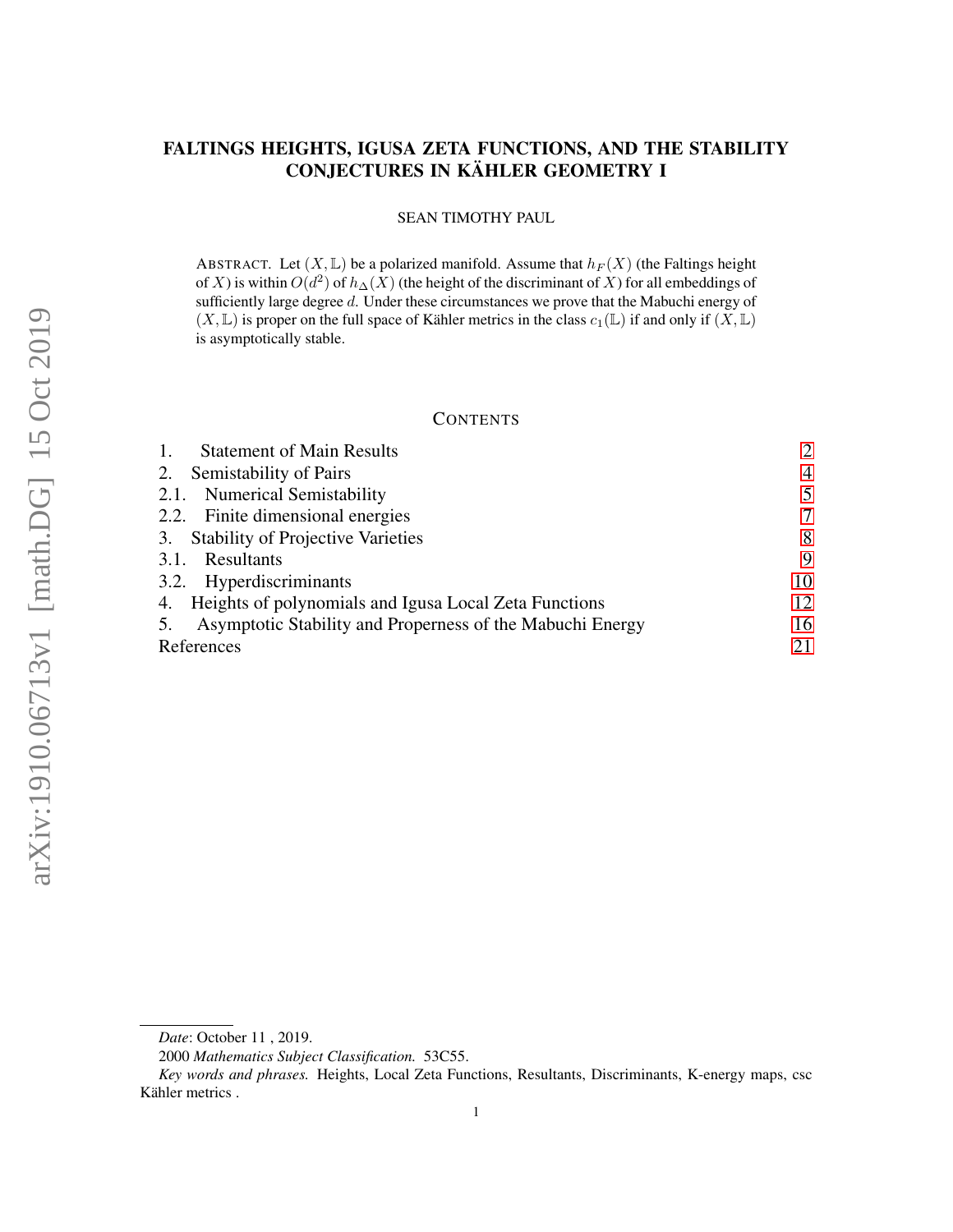#### 2 SEAN TIMOTHY PAUL

## 1. STATEMENT OF MAIN RESULTS

<span id="page-1-0"></span>Let  $X^n \subset \mathbb{P}^N$  be a smooth, linearly normal, complex projective variety of degree  $d \geq 2$ . Let  $\omega_{FS}$  denote the Fubini-Study Kähler metric on  $\mathbb{P}^N$  relative to some Hermitian metric. We set  $\omega := \omega_{FS}|_X$ . Let  $\nu_\omega$  denote the Mabuchi energy of  $(X, \omega)$ . We recall the following *comparison theorem* which gives a complete description of the Mabuchi energy restricted to the space  $\mathscr{B}_N$  of Bergman metrics associated to the embedding  $X^n \subset \mathbb{P}^N$ .

**Theorem.** [\[21\]](#page-20-1) Let  $X^n \subset \mathbb{P}^N$  be a smooth, linearly normal, complex projective variety of *degree*  $d > 2$ . Let  $R_X$  *denote the* **X-resultant** and let  $\Delta_X$  *denote the* **X-hyperdiscriminant***. Then there is a constant* C *depending only on*  $d$ ,  $n$  *and*  $\omega$  *such that* 

$$
\left| d^2(n+1)\nu_{\omega}(\varphi_{\sigma}) - \left( \deg(R_X) \log \frac{\left| |\sigma \cdot \Delta_X| \right|^2}{\left| |\Delta_X| \right|^2} - \deg(\Delta_X) \log \frac{\left| |\sigma \cdot R_X| \right|^2}{\left| |R_X| \right|^2} \right) \right| \leq C \quad (*)
$$

*for all*  $\sigma \in SL(N + 1, \mathbb{C})$ .

Remark 1. Our whole approach to the Stability Conjectures rests on the fact that in the comparison theorem the Mabuchi energy is scaled by  $d^2$ .

**Remark 2.** Bernd Sturmfels calls our  $\Delta_X$  the *Hurwitz Form* of  $X \subset \mathbb{P}^N$  and denotes this polynomial by  $Hu_X$  in [\[24\]](#page-21-0). This is certainly better terminology and notation than ours.

In the inequality (\*) above,  $|| \cdot ||$  denotes the standard  $L^2$  norm on homogeneous polynomials. Although this was never stated explicitly, earlier work of Tian (see [\[26\]](#page-21-1) Lemma 8.7 pg. 32) and the author and Tian (see [\[20\]](#page-20-2) Proposition 4.3 pg. 2576 ) provides a rather large upper bound for this constant

$$
C \lesssim 2^{\exp(d)}.
$$

The best constant on the right hand side of  $(*)$  can be expressed in terms of  $h_F(X)$ , the *Faltings height* of X, and a new height which we denote by  $h_0(X)$ . Definitions are in the sections that follow, for now we remark that the *height* is a real number that can be attached<sup>[1](#page-1-1)</sup> to any reasonably smooth, linearly normal complex subvariety V of  $\mathbb{P}^N$ .

Proposition 1.1. *The optimal constant* C *is given by*

<span id="page-1-2"></span>(1.1) 
$$
C = \sup_{\sigma \in G} |\deg(\Delta)h_F(\sigma \cdot X) - \deg(R)h_{\Delta}(\sigma \cdot X)|.
$$

A proof of this statement can be extracted from proposition 4.1 on page 277 of [\[21\]](#page-20-1). A much better conceptual explanation for it's appearance, which proves much more, can be found in the more recent article [\[22\]](#page-20-3) .

For any (normal)  $V \subset \mathbb{P}^N$  of dimension *n* there are bounds

$$
-\deg(R_V)\left(\sum_{j=1}^{(n+1)(N+1)}\frac{1}{j}\right)\le h_F(V)\le 0\ ,\ -\deg(\Delta_V)\left(\sum_{j=1}^{n(N+1)}\frac{1}{j}\right)\le h_\Delta(V)\le 0\ .
$$

<span id="page-1-1"></span><sup>&</sup>lt;sup>1</sup>The height requires a Hermitian metric for its definition. Number theorists also require that V be defined over a number field, we do not assume this.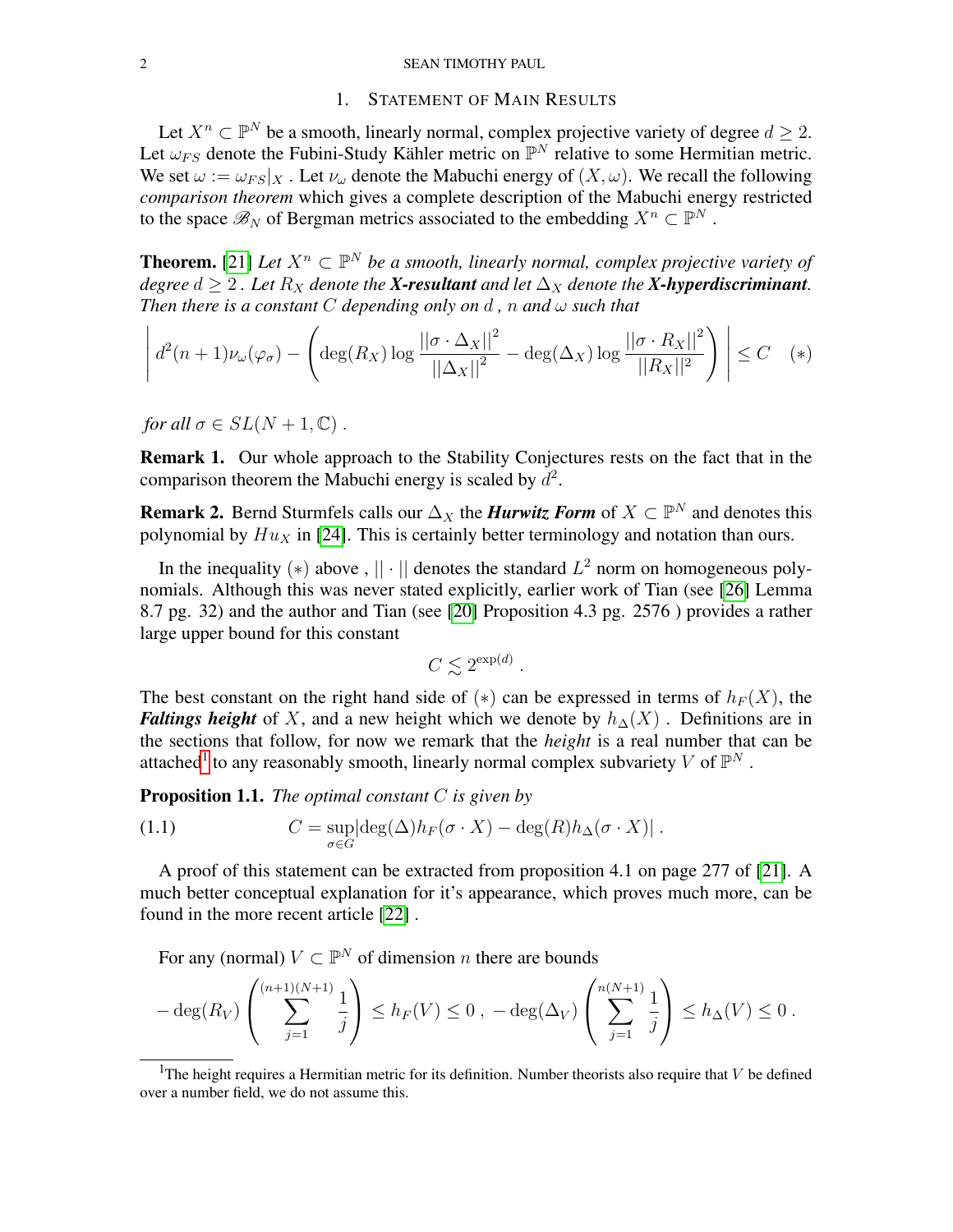This follows at once from the well known explicit expression for the scalar Green's function of  $\mathbb{P}^N$  for the Fubini Study metric. The Cauchy-Schwarz inequality brings down the value of the constant  $C$  in  $(*)$  by several orders of magnitude

$$
C \lesssim d^2 \log(d) + O(d^2) \qquad \text{for } d \sim N.
$$

However even this bound should certainly not be the best, as it *completely ignores* the scaling and the sign difference in [\(1.1\)](#page-1-2). To probe for a more accurate bound we remark that the limit

$$
\delta(\sigma(0)):=\lim_{t\longrightarrow 0}\delta(\sigma(t))
$$

exists for any  $\sigma(t) \in SL(N + 1, \mathbb{C}(t))$ , where we have defined the *height discrepancy* by

$$
\delta(\sigma) := \deg(\Delta) h_F(\sigma \cdot X) - \deg(R) h_\Delta(\sigma \cdot X) .
$$

Below we show that for generic  $\sigma(t)$  we have the following

## Proposition 1.2.

$$
|\delta(\sigma(0))| = O(d^2) .
$$

This suggests that the true bound on the height discrepancy is

$$
|\delta(\sigma)| = O(d^2) \tag{†}\dagger.
$$

The importance of this bound is brought out in the following Theorem.

**Theorem 1.1.** Let  $(X, \mathbb{L})$  be a polarized manifold. Let h be a Hermitian metric on  $\mathbb{L}$  with *positive curvature*  $\omega$ *. Assume that*  $(X, \mathbb{L})$  *satisfies* (††)*. Then* 

- $(X, \mathbb{L})$  *is asymptotically stable if and only if the Mabuchi energy is proper on*  $\mathcal{H}_{\omega}$ .
- (X, L) *is asymptotically semistable if and only if the Mabuchi energy is bounded below on* Hω*.*

A variational characterization of the existence of a Kähler Einstein metric on a Fano manifold is provided by the following theorem of Gang Tian.

<span id="page-2-0"></span>**Theorem 1.2.** *(G. Tian [\[26\]](#page-21-1))* Let  $(X, \omega)$  be a Fano manifold with  $[\omega] = C_1(X)$ . Assume *that* Aut(X) *is finite. Then* X *admits a Kähler Einstein metric if and only if the Mabuchi energy is proper.*

An important development in Kähler geometry is the following Theorem of Jinguri Cheng and Xiuxiong Chen, which generalizes Theorem [1.2](#page-2-0) to any Kähler class.

**Theorem 1.3.** *(X.X. Chen, J. Cheng [\[8\]](#page-20-4), [\[9\]](#page-20-5), [\[10\]](#page-20-6)) Let*  $(X, \omega)$  *be a compact Kähler manifold. Then the Mabuchi energy is proper (modulo automorphisms of X, if any) on*  $\mathcal{H}_{\omega}$ *if and only if there is a metric of constant scalar curvature in the class*  $[\omega]$ .

The main result of this paper is the following corollary.

**Corollary 1.1.** *Let*  $(X, \mathbb{L})$  *be a polarized manifold satisfying*  $(\dagger \dagger)$  *. Assume that*  $Aut(X, \mathbb{L})$ *is finite. Then* (X, L) *is asymptotically stable if and only if there is a constant scalar curvature metric in*  $c_1(\mathbb{L})$ .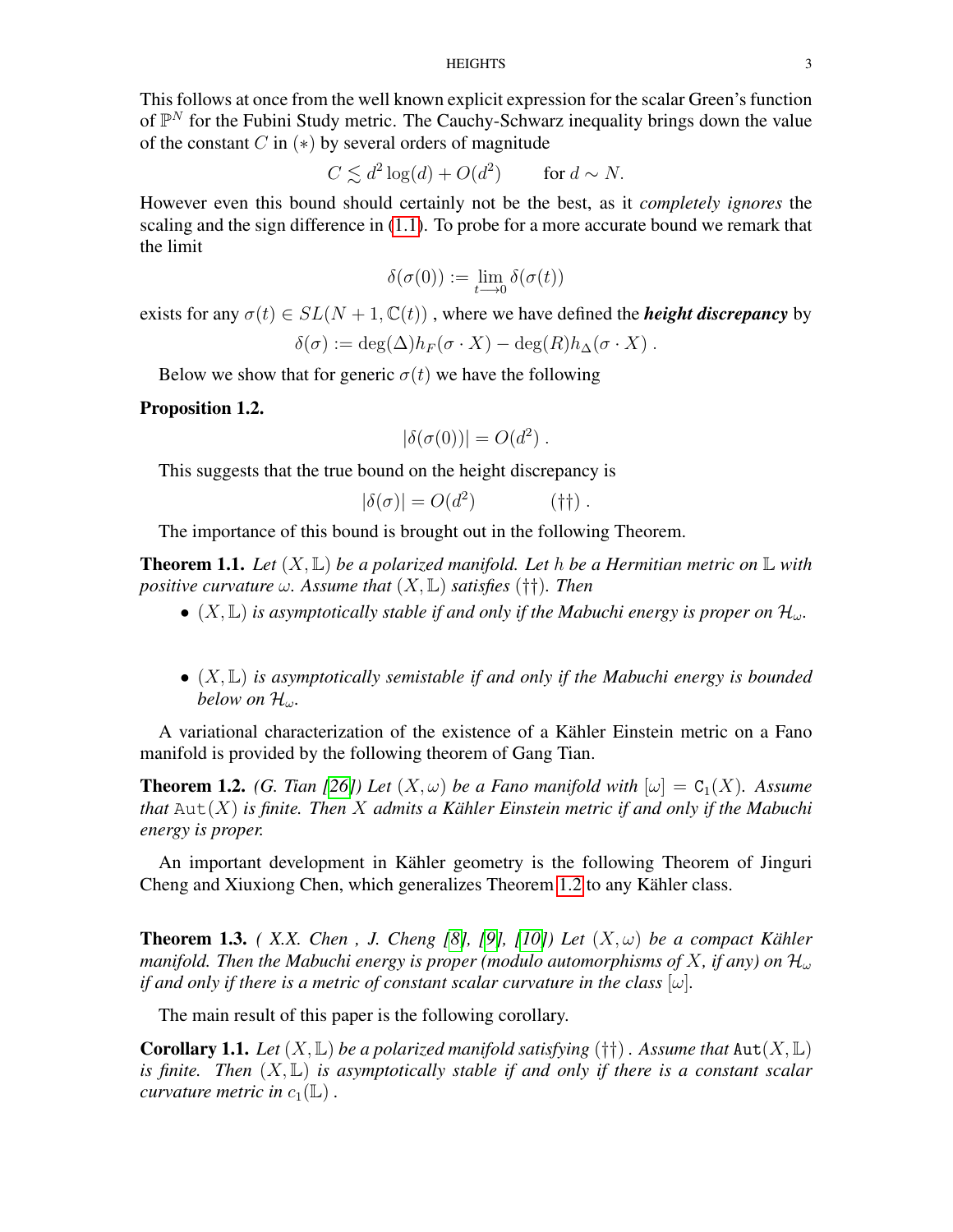We show that  $(\dagger\dagger)$ , together with the condition of asymptotic stability, allows us to *take the limit* in  $(*)$  of high powers of  $\mathbb{L}$  and invoke Tian's Density Theorem (see [\[25\]](#page-21-2)). The precise definition of asymptotic stability of a polarized manifold is given below. The author's definition of stability is quite different<sup>[2](#page-3-1)</sup> from the many variations of "K-Stability" that appear in the literature. From the author's point of view, stability is not necessarialy concerned with a variety in a projective space. Stability is a property that a pair of (nonzero) vectors in a pair of finite dimensional complex representations of an algebraic group may, or may not, possess. As we shall explain, the stability of a projective variety is a special case of this situation. Moreover, *test configurations* do not play a direct part in our definition of stability, they are rather considered as a *means to check* stability. This is exactly how one parameter subgroups are used in Hilbert and Mumford's Geometric Invariant Theory.

## 2. SEMISTABILITY OF PAIRS

<span id="page-3-0"></span>Let  $G$  denote any of the classical linear reductive algebraic groups over  $C$ . Specifically G can be taken to be any one of the following

$$
SL(N + 1)
$$
,  $SO(2N)$ ,  $SO(2N + 1)$ ,  $Sp(N)$ .

Primarily we will be interested in the case when  $G$  is the special linear group. For any vector space V and any  $v \in V \setminus \{0\}$  we let  $[v] \in \mathbb{P}(V)$  denote the line through v. If V is a G module then we can consider the *projective* orbit :

$$
\mathcal{O}_v := G \cdot [v] \subset \mathbb{P}(\mathbb{V}) \ .
$$

We let  $\overline{\mathcal{O}}_v$  denote the Zariski closure of this orbit.

We consider pairs  $(E; e)$  such that  $E$  is a finite dimensional complex G-module and the linear span of the orbit  $G \cdot e$  coincides with  $E$ . The cornerstone of the author's approach to the Stability Conjectures is the following generalization of Mumford's Geometric Invariant Theory. The only explicit reference to the definition known to the author is [\[23\]](#page-20-7), the motivation seems to the problem of decomposing the symmetric power of an irreducible representation of  $GL(n,\mathbb{C})$ . It is rather mysterious that the *same* definition appears<sup>[3](#page-3-2)</sup> when one seeks to bound (from below) the Mabuchi energy restricted to the space of Bergman metrics.

**Definition 1.** (U; u) **dominates** (W; w), in which case we write (U; u)  $\geq$  (W; w), if and *only if there exists*  $\pi \in Hom(\mathbb{U}, \mathbb{W})^G$  *such that*  $\pi(u) = w$  *and the induced rational map*  $\pi : \mathbb{P}(\mathbb{U}) \dashrightarrow \mathbb{P}(\mathbb{W})$  *restricts to a regular finite map*  $\pi : \overline{\mathcal{O}}_u \longrightarrow \overline{\mathcal{O}}_w$  *between the Zariski closures of the orbits.*

Observe that the restriction of the map  $\pi$  to  $\overline{\mathcal{O}}_u$  is regular if and only if the following holds

$$
(*) \qquad \overline{\mathcal{O}}_u \cap \mathbb{P}(\ker(\pi)) = \emptyset.
$$

As the reader can easily check, whenever  $(\mathbb{U}; u) \succeq (\mathbb{W}; w)$  it follows that

 $\pi(\mathbb{U}) = \mathbb{W}$  and  $\mathbb{U} = \ker(\pi) \oplus \mathbb{W}$  (*G*-module splitting).

<span id="page-3-1"></span><sup>2</sup>As the reader will see, the definition of stability used in this article is essentially a *mutatis-mutandis* extension of Mumford's definition in [\[18\]](#page-20-8) .

<span id="page-3-2"></span><sup>&</sup>lt;sup>3</sup>The author was led to the same definition independently. See "stable pair" below.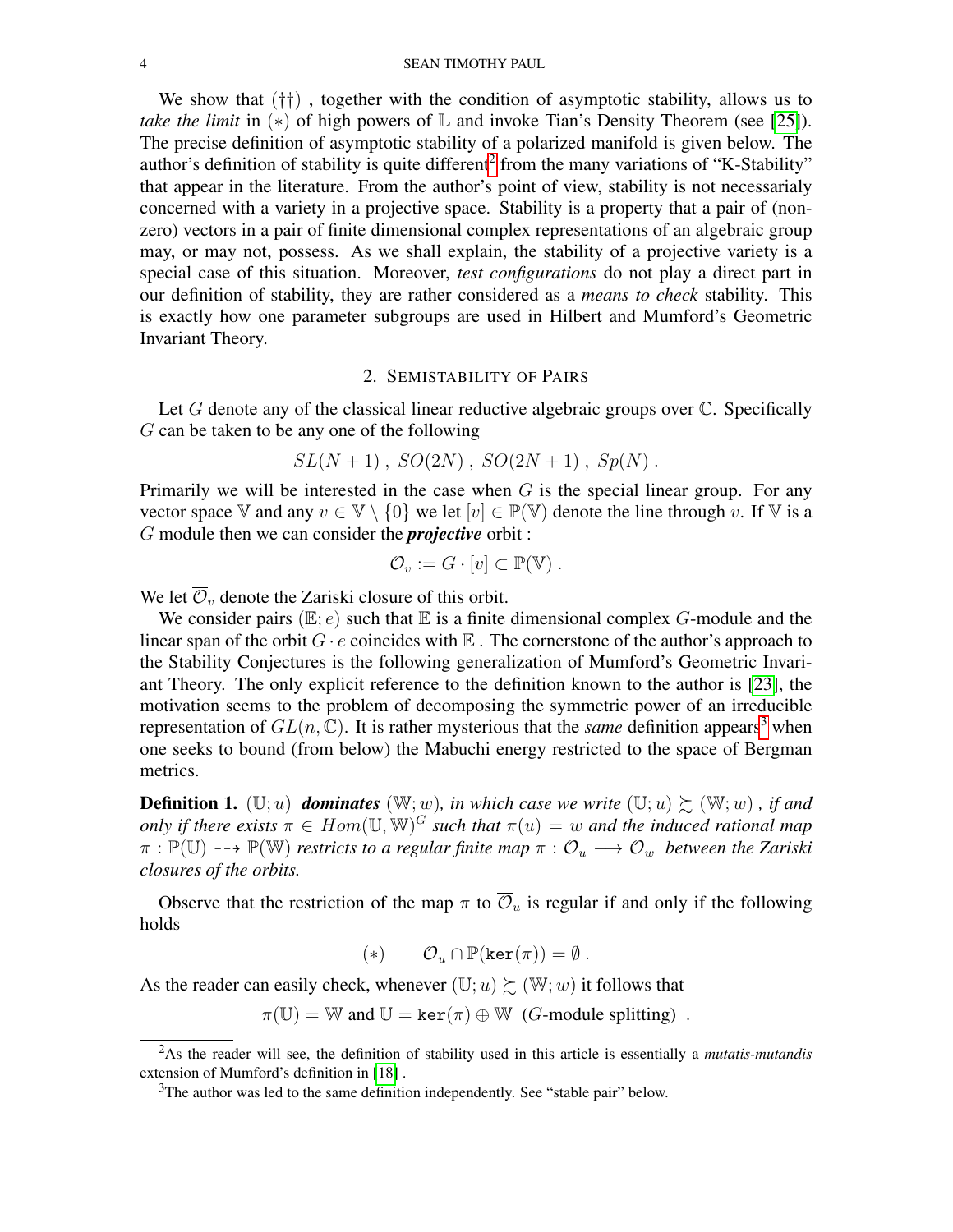Therefore we may identify  $\pi$  with projection onto W and u decomposes as follows

$$
v = (u_{\pi}, w) , \ker(\pi) \ni u_{\pi} \neq 0 .
$$

Again the reader can easily check that  $(*)$  is equivalent to

$$
(**) \qquad \overline{\mathcal{O}}_{(u_{\pi},w)} \cap \overline{\mathcal{O}}_{u_{\pi}} = \emptyset \quad (\text{Zariski closure in } \mathbb{P}(\ker(\pi) \oplus \mathbb{W})).
$$

We summarize this discussion in the following way. Given  $V$  and  $W$  two  $G$  representations with (nonzero) points  $v$  and  $w$  respectively, we consider, as before, the projective orbits<sup>[4](#page-4-1)</sup>

$$
\mathcal{O}_{vw} := G \cdot [(v, w)] \subset \mathbb{P}(\mathbb{V} \oplus \mathbb{W}), \ \mathcal{O}_{v} := G \cdot [(v, 0)] \subset \mathbb{P}(\mathbb{V} \oplus \{0\}).
$$

Now we can give the definition of a semistable pair. This definition seems the most ap-propriate for the stability conjectures<sup>[5](#page-4-2)</sup> as it gives precise estimates on the Mabuchi energy restricted to the space of Bergman metrics.

**Definition 2.** *The pair*  $(v, w)$  *is semistable if and only if*  $\overline{\mathcal{O}}_{vw} \cap \overline{\mathcal{O}}_v = \emptyset$ .

The relationship of this with Mumford's Geometric Invariant Theory is brought out in the following example.

**Example 1.** Let  $\mathbb{V} \cong \mathbb{C}$  be the trivial one dimensional representation and let  $v = 1$ . *Suppose* W *is any representation of* G *and let*  $w \in W \setminus \{0\}$  *. Then*  $(1, w)$  *is a semistable pair if and only if*  $0 \notin \overline{G \cdot w} \subset \mathbb{W}$ .

**Remark 3.** The semistability of the pair  $(v, w)$  depends only on  $([v], [w])$ . The reader should also observe that the definition is *not* symmetric in  $v$  and  $w$ . In virtually all examples where the pair  $(v, w)$  is semistable  $(w, v)$  is not semistable.

<span id="page-4-0"></span>2.1. **Numerical Semistability.** If the pair  $(v, w)$  is semistable then obviously we have

(2.1) 
$$
\overline{T \cdot [(v, w)]} \cap \overline{T \cdot [(v, 0)]} = \emptyset
$$

for all algebraic tori T of G and we may as well assume (and we do) that T is *maximal*. In this section we relate semistability to lattice polytopes. To begin we let  $M_{\mathbb{Z}}$  be the character lattice of T

$$
M_{\mathbb{Z}} := \text{Hom}_{\mathbb{Z}}(T, \mathbb{C}^*)\ .
$$

As usual, the dual lattice is denoted by  $N_{\mathbb{Z}}$ . It is well known that  $u \in N_{\mathbb{Z}}$  corresponds to an algebraic one parameter subgroup  $\lambda$  of T. These are algebraic homomorphisms

$$
\lambda: \mathbb{C}^* \longrightarrow T.
$$

The correspondence is given by

$$
(\cdot, \cdot): N_{\mathbb{Z}} \times M_{\mathbb{Z}} \longrightarrow \mathbb{Z}, \ m(\lambda(\alpha)) = \alpha^{(u,m)} \quad m \in M_{\mathbb{Z}}.
$$

We introduce associated real vector spaces by extending scalars

$$
M_{\mathbb{R}} := M_{\mathbb{Z}} \otimes_{\mathbb{Z}} \mathbb{R} \qquad N_{\mathbb{R}} := N_{\mathbb{Z}} \otimes_{\mathbb{Z}} \mathbb{R} .
$$

Then the one parameter subgroups  $\lambda$  of T may be viewed as integral linear functionals

$$
l_{\lambda}:M_{\mathbb{R}}\longrightarrow \mathbb{R}.
$$

<span id="page-4-1"></span><sup>&</sup>lt;sup>4</sup> We do not assume anything about the linear spans of the orbits.

<span id="page-4-2"></span><sup>5</sup>The *Yau-Tian-Donaldson conjecture(s)* .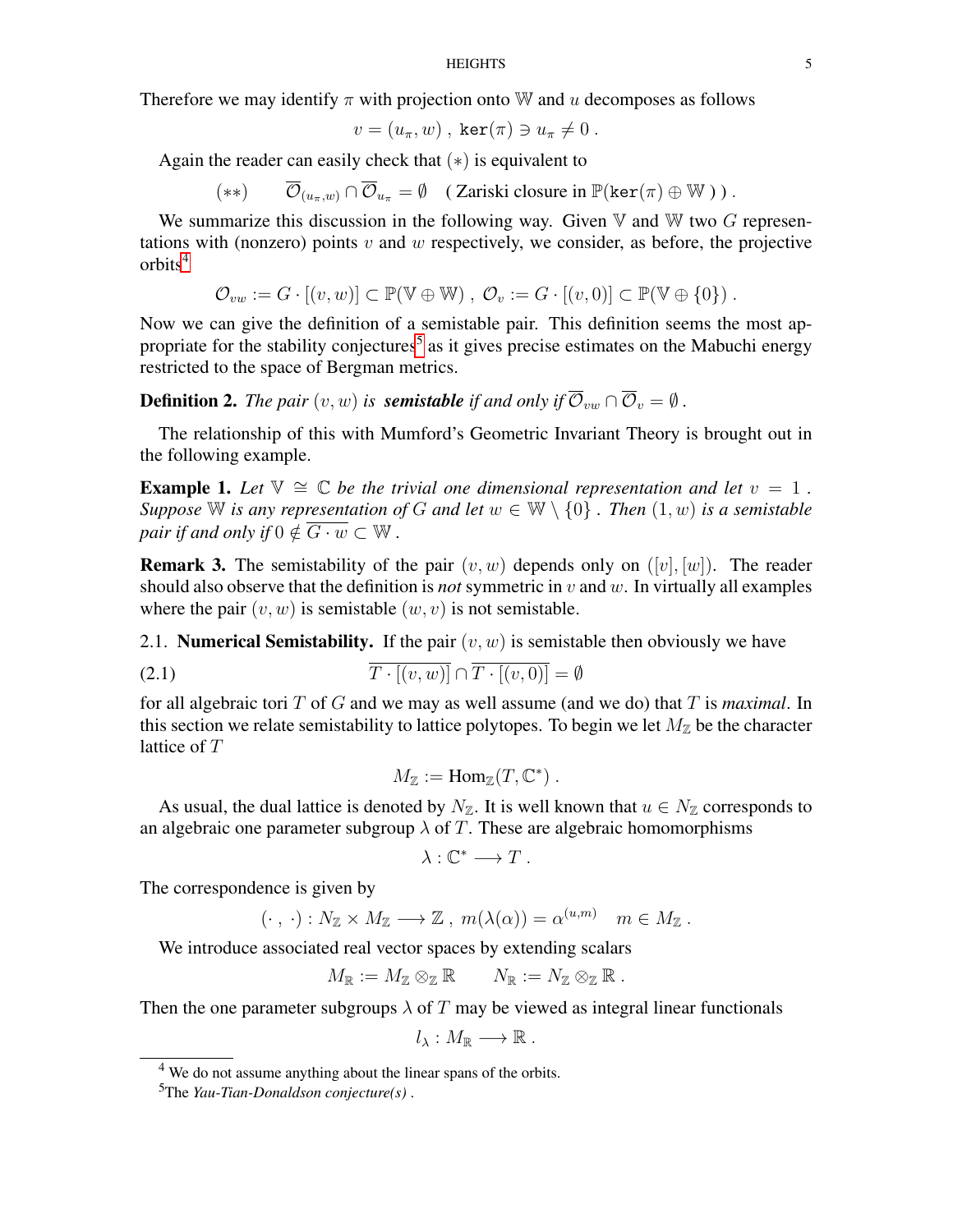Any rational representation  $E$  decomposes under the action of  $T$  into weight spaces

$$
\mathbb{E} = \bigoplus_{a \in \mathscr{A}} \mathbb{E}_a \qquad \mathbb{E}_a := \{ e \in \mathbb{E} \mid t \cdot e = a(t) \mid t \in T \}
$$

 $\mathscr A$  denotes the T-support of  $\mathbb E$ 

$$
\mathscr{A} := \{ a \in M_{\mathbb{Z}} \mid \mathbb{E}_a \neq 0 \} .
$$

Given  $e \in \mathbb{E} \setminus \{0\}$  the projection of e into  $\mathbb{E}_a$  is denoted by  $e_a$ . The support of any (nonzero) vector  $v$  is then defined by

$$
\mathscr{A}(e) := \{ a \in \mathscr{A} \mid v_a \neq 0 \} .
$$

**Definition 3.** Let T be any maximal torus in G. Let  $e \in \mathbb{E} \setminus \{0\}$ . The *weight polytope* of e is the compact convex lattice polytope  $\mathcal{N}(e)$  given by

$$
\mathcal{N}(e):=\text{ conv }\mathscr{A}(e)\subset M_\mathbb{R}
$$

where "conv" denotes convex hull*.*

**Definition 4.** Let  $\mathbb E$  be a rational representation of G. Let  $\lambda$  be any 1psg of T. The *weight*  $w_{\lambda}(e)$  of  $\lambda$  on  $e \in \mathbb{E} \setminus \{0\}$  is the integer

$$
w_{\lambda}(e) := \min_{x \in \mathcal{N}(e)} l_{\lambda}(x) = \min\{(a, \lambda) \mid a \in \mathscr{A}(e)\}.
$$

Alternatively,  $w_{\lambda}(e)$  is the unique integer such that

$$
\lim_{|t|\to 0} t^{-w_\lambda(e)} \lambda(t) e
$$
 exists in E and is **not** zero.

Next, given  $d \in \mathbb{N}$  and  $a \in \mathscr{A}$  recall that the T semi-invariants  $P \in \mathbb{C}_d[\mathbb{E}]_a^T$  of degree d are characterized by

$$
P(\tau \cdot e) = a(\tau)P(e) \text{ for all } \tau \in T.
$$

Proposition 2.1. *Let* T *be a maximal algebraic torus of* G*, and let* V *and* W *two finite dimensional rational* G*-modules. Then the following are equivalent*

- 1.  $\overline{T \cdot [(v, w)]} \cap \overline{T \cdot [(v, 0)]} = \emptyset$
- 2.  $\mathcal{N}(v) \subset \mathcal{N}(w)$

3. 
$$
w_{\lambda}(v) \le w_{\lambda}(w)
$$
 for all lpsg's  $\lambda : \mathbb{C}^* \longrightarrow T$ 

4. *For every*  $\chi \in \mathscr{A}(v)$  *there is an*  $f \in \mathbb{C}_d[\mathbb{V} \oplus \mathbb{W}]_{d\chi}^T$ *such that*  $f((v, w)) \neq 0$  *and*  $f|_v \equiv 0$ 

In order to define a *strictly stable* (henceforth stable) pair we need a large (but fixed) integer  $m$  and the auxiliary left regular representation of  $G$ 

$$
G \times \mathcal{GL}(N+1,\mathbb{C}) \ni (\sigma, A) \longrightarrow \sigma \cdot A.
$$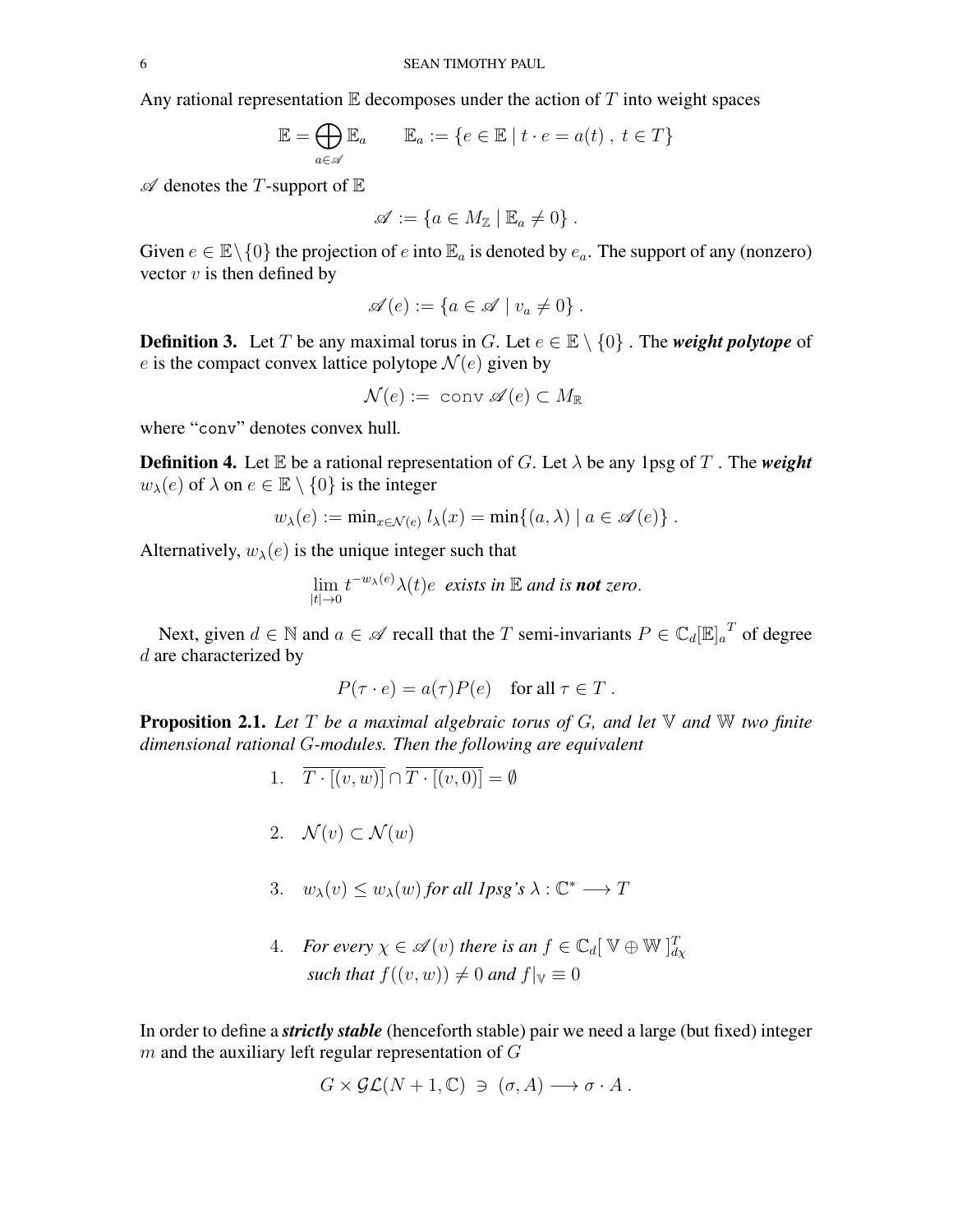### HEIGHTS 7

Recall that  $\mathcal{GL}(N+1,\mathbb{C})$  is the vector space of square matrices of size  $N+1$ . The action is matrix multiplication. The standard N-simplex, denoted by  $Q_N$ , is defined to be the weight polytope of the identity operator

$$
\mathbb{I} \in \mathcal{GL}(N+1,\mathbb{C}) \ .
$$

 $Q_N$  is full-dimensional and contains the origin in its strict interior

$$
0\in Q_N:=\mathcal{N}(\mathbb{I})\subset M_{\mathbb{R}}.
$$

Let  $\nabla$  be a *G* module. We define the *degree* of  $\nabla$  as follows

$$
\deg(\mathbb{V}) := \min \left\{ k \in \mathbb{Z}_{>0} \mid \mathcal{N}(v) \subseteq kQ_N \text{ for all } 0 \neq v \in \mathbb{V} \right\}.
$$

For any  $v \in \mathbb{V}$ ,  $w \in \mathbb{W}$ , and  $m \in \mathbb{N}$  we define

$$
v^m:=v^{\otimes m}\in\mathbb{V}^{\otimes m}
$$

$$
w^{m+1}:=w^{\otimes (m+1)}\in \mathbb{W}^{\otimes (m+1)}
$$

$$
\mathbb{I}^q := \mathbb{I}^{\otimes q} \in \mathcal{GL}(N+1,\mathbb{C})^{\otimes q} .
$$

Finally we can give the definition of a stable pair.

**Definition 5.** The pair  $(v, w)$  is *stable* if and only if there is a positive integer m such that  $(\mathbb{I}^q \otimes v^m, w^{m+1})$  is semistable where q denotes the degree of  $\mathbb{V}$ .

<span id="page-6-0"></span>2.2. Finite dimensional energies. Next we endow  $\nabla$  and  $\nabla$  with Hermitian norms. Using these norms we introduce the finite dimensional Mabuchi and Aubin functionals

$$
\nu_{(v,w)}(\sigma) := \log \frac{||\sigma \cdot w||^2}{||w||^2} - \log \frac{||\sigma \cdot v||^2}{||v||^2}
$$

$$
J_v(\sigma) := \deg(\mathbb{V}) \log \frac{||\sigma||^2}{N+1} - \log \frac{||\sigma \cdot v||^2}{||v||^2}
$$

.

**Definition 6.** The Mabuchi energy of the pair  $(v, w)$  is **proper** if and only if there are constants  $\varepsilon > 0$  and b such that  $\nu_{(v,w)}(\sigma) \geq \varepsilon J_v(\sigma) + b$  for all  $\sigma \in G$ .

The following proposition relates the behavior of the energy with the semistability of the pair. Despite its simplicity, it is at the heart of the author's approach to the Stability Conjectures in Kähler geometry.

<span id="page-6-1"></span>**Proposition 2.2.** The pair  $(v, w)$  is semistable if and only if the Mabuchi energy  $\nu_{(v,w)}$  is *bounded below and it is stable if and only if the Mabuchi energy is proper.*

*Proof.* Observe that

$$
\inf_{\sigma \in G} \nu_{(v,w)}(\sigma) = \log \tan^2 \mathtt{dist}(\overline{\mathcal{O}}_{vw}, \overline{\mathcal{O}}_v) ,
$$

where dist denotes the distance in the Fubini-Study metric associated to the norms on V and W.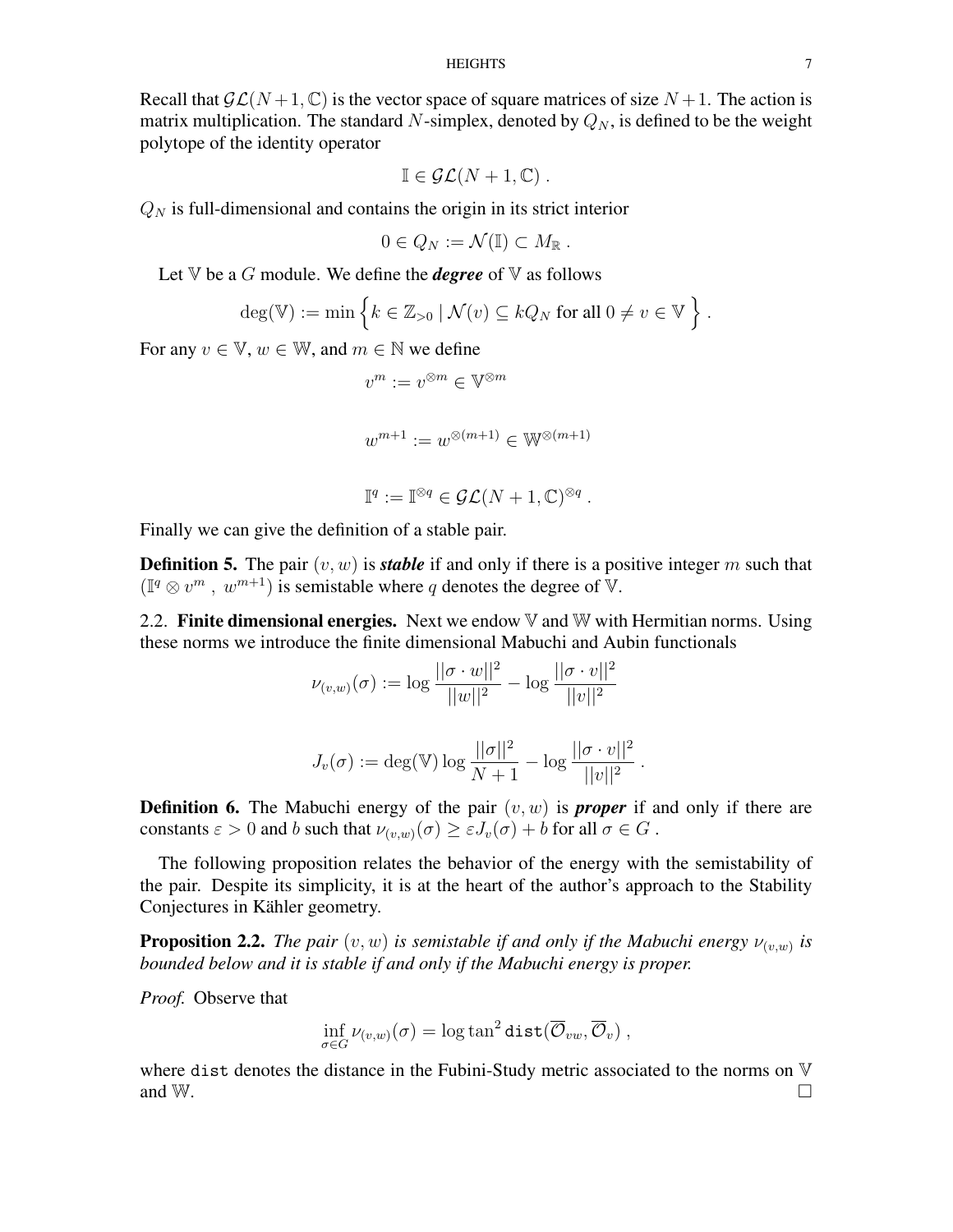We end this section with a direct comparison of Mumford's stability and the author's stability of pairs. Observe that the left hand column of the table below arises from the right when we take  $\mathbb{V} \cong \mathbb{C}$  (the trivial one dimensional representation) and  $v = 1$ .

| Mumford's G. I. T.                                                                                                                         | <b>Pairs</b>                                                                                                                                                                                                    |
|--------------------------------------------------------------------------------------------------------------------------------------------|-----------------------------------------------------------------------------------------------------------------------------------------------------------------------------------------------------------------|
| For all $T \leq G \exists d \in \mathbb{Z}_{>0}$ and<br>$f \in \mathbb{C}_{\le d}[\mathbb{W}]^T$ such that<br>$f(w) \neq 0$ and $f(0) = 0$ | For all $T \leq G$ and $\chi \in \mathscr{A}(v)$<br>$\exists d \in \mathbb{Z}_{>0}$ and $f \in \mathbb{C}_d[\mathbb{V} \oplus \mathbb{W}]_{d\mathcal{N}}^T$<br>such that $f((v, w)) \neq 0$ and $f _v \equiv 0$ |
| $0 \notin \overline{G \cdot w}$                                                                                                            | $\overline{\mathcal{O}}_{vw} \cap \overline{\mathcal{O}}_{v} = \emptyset$                                                                                                                                       |
| $w_{\lambda}(w) \leq 0$<br>for all 1psg's $\lambda$ of G                                                                                   | $w_{\lambda}(w) - w_{\lambda}(v) \leq 0$<br>for all 1psg's $\lambda$ of G                                                                                                                                       |
| $0 \in \mathcal{N}(w)$ all $T \leq G$                                                                                                      | $\mathcal{N}(v) \subset \mathcal{N}(w)$ all $T \leq G$                                                                                                                                                          |
| $\exists C \geq 0$ such that<br>$\log   \sigma \cdot w  ^2 \geq -C$<br>all $\sigma \in G$                                                  | $\exists C > 0$ such that<br>$\log   \sigma \cdot w  ^2 - \log   \sigma \cdot v  ^2 \geq -C$<br>all $\sigma \in G$                                                                                              |
|                                                                                                                                            |                                                                                                                                                                                                                 |

 $G \cdot w$  *closed* and  $G_w$  finite  $\exists m \in \mathbb{N}$  such that  $(\mathbb{I}^q \otimes v^m, w^{m+1})$  is semistable

# 3. STABILITY OF PROJECTIVE VARIETIES

<span id="page-7-0"></span>Fix  $L \subset \mathbb{C}^{N+1}$ ,  $\dim(L) = n+1 < N+1$ . Choose  $l \in \mathbb{N}$  satisfying  $0 \le l \le n$ . Consider the Zariski open subset  $\mathscr U$  of the Grassmannian defined by

$$
\mathscr{U} := \{ E \in G(N - l \,, \mathbb{C}^{N+1}) \mid H^{\bullet} \left( 0 \longrightarrow E \cap L \longrightarrow E \stackrel{\pi_L}{\longrightarrow} \mathbb{C}^{N+1}/L \longrightarrow 0 \right) = 0 \} .
$$

Observe that  $E \in \mathcal{U}$  if and only if

$$
\dim(\pi_L(E))=N-n.
$$

By the rank plus nullity theorem we have that for *any*  $E \in G(N - l, \mathbb{C}^{N+1})$ 

$$
\dim(E \cap L) + \dim(\pi_L(E)) = N - l.
$$

Therefore  $E \in \mathscr{U}$  if and only if  $\dim(E \cap L) \leq n - l$ . Motivated by this we define a subvariety  $Z(L)$  of our Grassmannian by

$$
Z(L) := G(N - l , \mathbb{C}^{N+1}) \setminus \mathscr{U} = \{ E \in G(r , \mathbb{C}^{N+1}) \mid \dim(E \cap L) \ge n - l + 1 \} .
$$

Now we apply the previous linear algebra to a projective variety  $X^n \subset \mathbb{P}^N$ . Recall that for any  $p \in X$  that the *embedded tangent space* to X at p is the n dimensional *projective*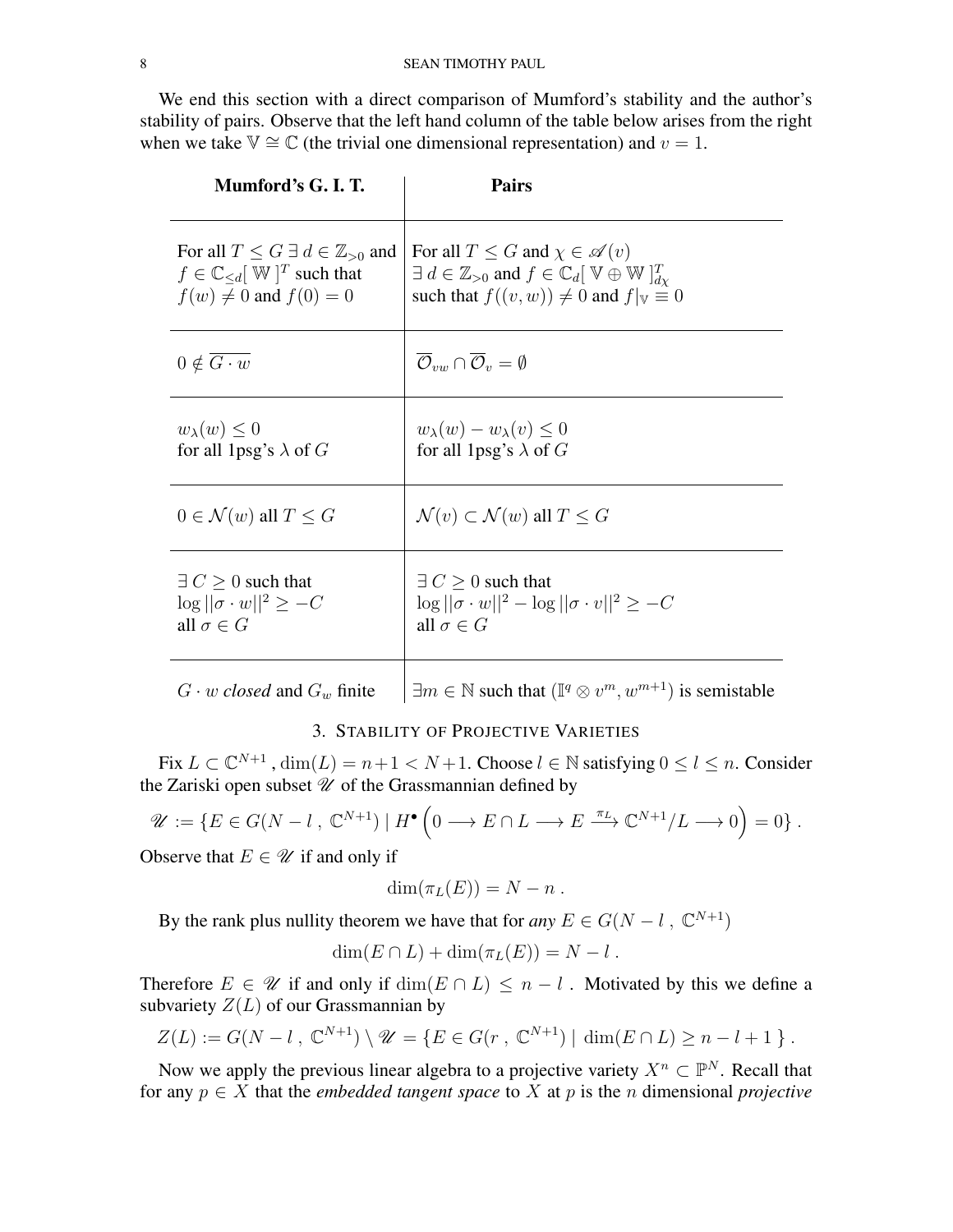HEIGHTS 9

linear subspace

$$
\mathbb{T}_p(X) \in \mathbb{G}(n \, , \, \mathbb{P}^N)
$$

obtained (for example) by projectivizing the tangent space the the cone over  $X$  at any point  $v \in \mathbb{C}^{N+1} \setminus \{0\}$  lying over p.

Given any  $0 \leq l \leq n$  we define the following subvariety  $Z_{l+1}(X)$  of the Grassmannian by

$$
Z_{l+1}(X) := \{ E \in \mathbb{G}(N-(l+1),\mathbb{P}^N) \mid \exists p \in X \cap E \text{ and } \dim(E \cap \mathbb{T}_p(X)) \geq n-l \} .
$$

Generally  $Z_{l+1}(X)$  has *codimension one* in  $\mathbb{G}(N - (l+1), \mathbb{P}^N)$ .

To make the defining polynomial of  $Z_{l+1}(X)$  concrete we view the Grassmannian in primal Stiefel coordinates [\[24\]](#page-21-0) by observing that there is a dominant map  $<sup>6</sup>$  $<sup>6</sup>$  $<sup>6</sup>$ </sup>

$$
M_{(l+1)\times(N+1)}^o \ni A \longrightarrow \pi(\ker(A)) \in \mathbb{G}(N-(l+1), \mathbb{P}^N).
$$

We may then consider the divisor (also denoted by  $Z_{l+1}(X)$ )

$$
\overline{\pi^{-1}(Z_{l+1}(X))} \subset M_{(l+1)\times (N+1)}.
$$

Our "new"  $Z_{l+1}(X)$  is now an irreducible algebraic hypersurface in the affine space  $M_{(l+1)\times(N+1)}$  and hence is cut out by a single polynomial  $f_{l+1}$ 

$$
Z_{l+1}(X) = \{(a_{ij}) \in M_{(l+1)\times(N+1)} | f_{l+1}(a_{ij}) = 0\}.
$$

We should point out that  $\binom{7}{1+1}(X)$  $\binom{7}{1+1}(X)$  $\binom{7}{1+1}(X)$  is dominated by the variety of zeros of a larger system  $I_{\mathscr{X}}$  in more variables  $p \in \mathscr{X}$  where  $\mathscr{X}$  is an auxiliary projective variety naturally associated to X.

$$
I_{\mathcal{X}} = \{ (p, (a_{ij})) \in \mathcal{X} \times M_{(l+1)\times(N+1)} | s_k(p, (a_{ij})) = 0 ; 1 \le k \le m \}
$$

The situation can be visualized as follows

$$
I_{\mathscr{X}} \xrightarrow{\iota} \mathscr{X} \times M_{(l+1)\times(N+1)}
$$

$$
\downarrow^{\pi_2|_{I_{\mathscr{X}}}} \downarrow^{\pi_2}
$$

$$
Z_{l+1}(X) \xrightarrow{\iota} M_{(l+1)\times(N+1)}.
$$

In geometric terms  $(p,(a_{ij})) \in I_{\mathcal{X}}$  if and only if ker $(a_{ij})$  fails to meet  $\mathcal{X}$  generically at p (and possibly at some other point q).  $Z_{l+1}(X)$  is therefore the *resultant system* obtained by eliminating the variable p from  $I_{\mathscr{X}}$ . Since  $\mathscr X$  is projective,  $Z_{l+1}(X)$  is a subvariety of  $M_{(l+1)\times(N+1)}$  (see [\[13\]](#page-20-9), [\[27\]](#page-21-3), [\[22\]](#page-20-3)).

<span id="page-8-0"></span>3.1. **Resultants.** Let  $X^n \subset \mathbb{P}^N$  be an irreducible, *n*-dimensional, linearly normal, complex projective variety of degree d .

**Definition 7.** *(Cayley 1840's)* The *associated hypersurface* to  $X^n \subset \mathbb{P}^N$  is given by

$$
Z_{n+1}(X) = \{ L \in \mathbb{G}(N - n - 1, N) | L \cap X \neq \emptyset \} .
$$

<span id="page-8-1"></span><sup>&</sup>lt;sup>6</sup>The superscript  $o$  denotes matrices of maximal rank.

<span id="page-8-2"></span><sup>&</sup>lt;sup>7</sup>The height discrepancy arises naturally from this point of view.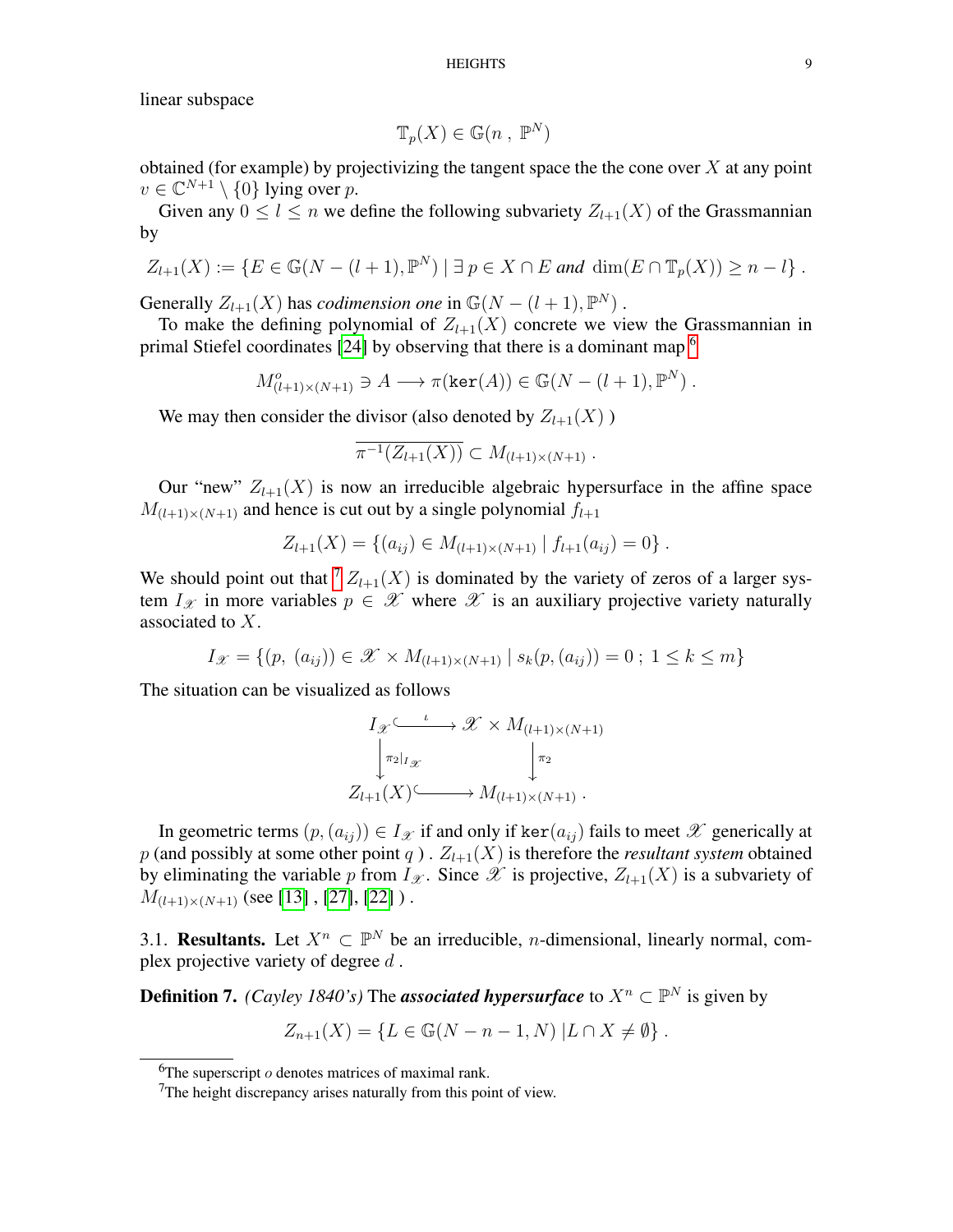As we have remarked, it is known that  $Z_{n+1}(X)$  enjoys the following properties

i)  $Z_{n+1}(X)$  is a divisor in  $\mathbb{G}(N - n - 1, N)$  (and hence  $M_{(n+1)\times(N+1)}$ ).

ii)  $Z_{n+1}(X)$  is irreducible.

iii) deg( $Z_{n+1}(X)$ ) =  $d$  ( =  $d(n+1)$  in Steifel coordinates).

Therefore there exists  $R_X \in H^0(\mathbb{G}(N - n - 1, N), \mathcal{O}(d))$  such that

$$
\{R_X = 0\} = Z_{n+1}(X)
$$

 $R_X$  is the Cayley-Chow form of X. Modulo scaling,  $R_X$  is unique. Following the termi-nology of Gelfan'd [\[13\]](#page-20-9) we call  $R_X$  the X-resultant. From our dual Steifel point of view we will always view  $R_X$  as a polynomial  $\delta$  in the matrix entries

$$
R_X \in \mathbb{C}_{d(n+1)}[M_{(n+1)\times(N+1)}]^{SL(n+1,\mathbb{C})} .
$$

<span id="page-9-0"></span>3.2. **Hyperdiscriminants.** Assume that  $X \subset \mathbb{P}^N$  has degree  $d \geq 2$ . Let  $X^{sm}$  denote the smooth points of X. For  $p \in X^{sm}$  let  $\mathbb{T}_p(X)$  be the embedded tangent space to X at p.

**Definition 8.** The *dual variety* of X, denoted by  $X^{\vee}$ , is the Zariski closure of the set of *tangent hyperplanes* to X at its smooth points

$$
X^{\vee} = \overline{\{f \in \mathbb{P}^{N^{\vee}} \mid \mathbb{T}_p(X) \subset \ker(f), \ p \in X^{sm}\}}.
$$

Generally  $X^{\vee}$  is codimension one in  $\mathbb{P}^{N^{\vee}}$ . This holds, for example, whenever X is a (nonlinear) projective curve or surface. Observe that we have the identity

$$
X^{\vee}=Z_1(X)\ .
$$

For the purposes of understanding the Mabuchi energy, what is important is not the dual variety  $X^{\vee}$  but the variety  $Z_n(X)$ . Observe that like the Cayley divisor and the dual variety  $Z_n(X)$  also has a simple geometric description

$$
Z_n(X) = \{ L \in \mathbb{G}(N - n \, , \, \mathbb{P}^N) \mid \#(L \cap X) \neq \deg(X) \}
$$

It is known that  $Z_n(X)$  enjoys the following properties

i)  $Z_n(X)$  is a divisor in  $\mathbb{G}(N - n, N)$  (and hence  $M_{n \times (N+1)}$ ).

ii)  $Z_n(X)$  is irreducible.

iii) deg( $Z_n(X)$ ) =  $n(n+1)d - d\mu$  in Steifel coordinates.

Therefore there exists  $\Delta_X \in H^0(\mathbb{G}(N-n,N), \mathcal{O}((n+1)d-d\frac{\mu}{n})$  $\frac{\mu}{n})$ ) such that

$$
\{\Delta_X = 0\} = Z_n(X)
$$

<span id="page-9-1"></span><sup>&</sup>lt;sup>8</sup>It is necessarialy invariant under the natural action of  $SL(n + 1, \mathbb{C})$ .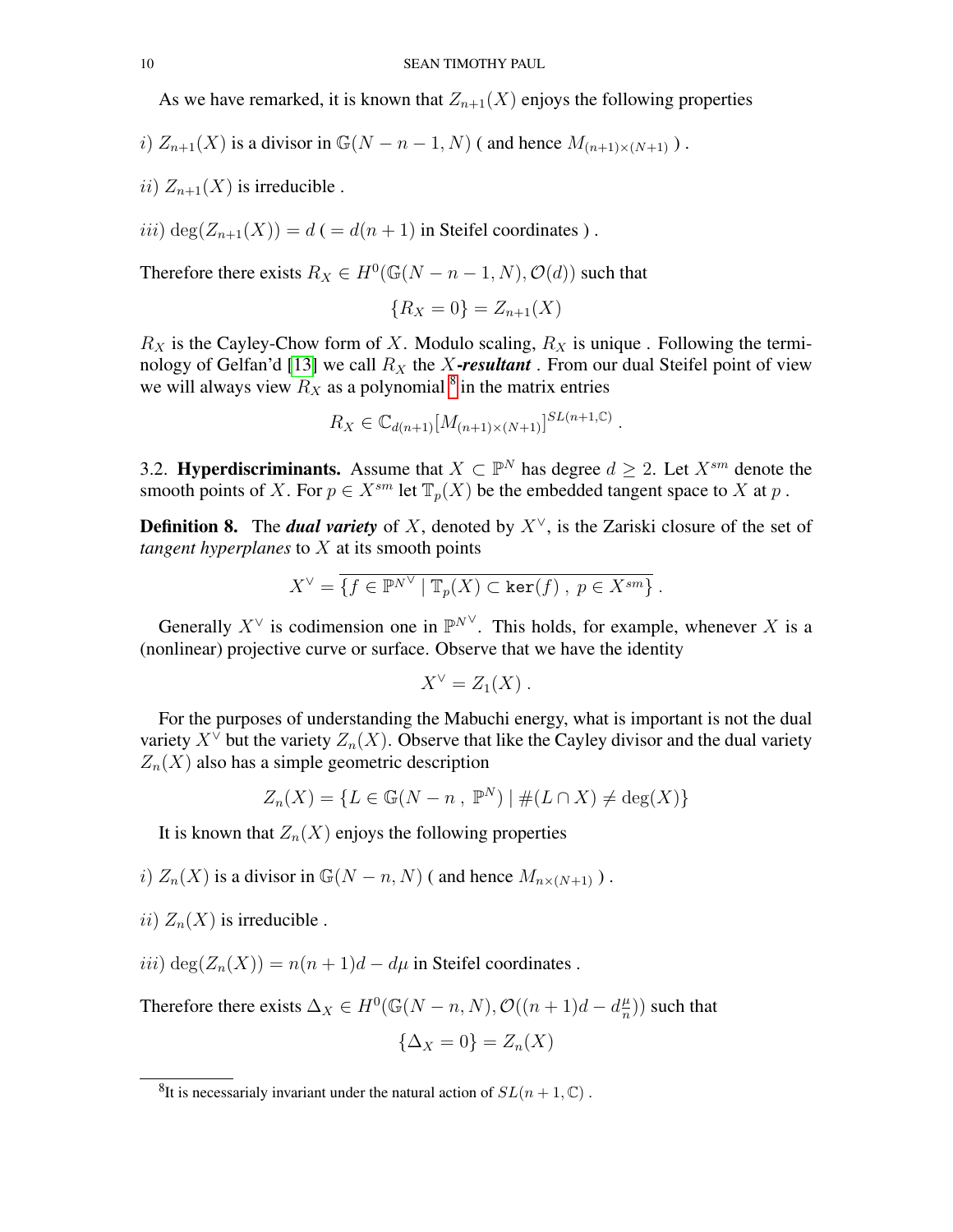Modulo scaling,  $\Delta_X$  is unique. Inspired by the terminology of Gelfan'd we call  $\Delta_X$  the X-*hyperdiscriminant*. From our primal Steifel point of view we will always view  $\Delta_X$  as a polynomial <sup>[9](#page-10-0)</sup> in the appropriate matrix entries

$$
\Delta_X \in \mathbb{C}_{n(n+1)d-d\mu}[M_{n\times(N+1)}]^{SL(n,\mathbb{C})}
$$

.

.

We summarize these constructions in the following proposition.

**Proposition 3.1.** Let  $X^n \subset \mathbb{P}^N$  be a smooth, linearly normal complex projective variety. *There exists dominant integral weights*  $\lambda_{\bullet}$ ,  $\mu_{\bullet}$  *(with corresponding irreducible G-modules* E<sup>λ</sup>• *,* E<sup>µ</sup>• *) and* G*-equivariant associations*

$$
X \Rightarrow R_X \in \mathbb{E}_{\lambda_{\bullet}}, (n+1)\lambda_{\bullet} = (\overbrace{\deg(R_X), \deg(R_X), \ldots, \deg(R_X)}^{n+1}, \overbrace{0, \ldots, 0}^{N-n})
$$

$$
X \Rightarrow \Delta_X \in \mathbb{E}_{\mu_{\bullet}}, \ n\mu_{\bullet} = \left(\frac{n}{\deg(\Delta_X), \deg(\Delta_X), \dots, \deg(\Delta_X)}, \frac{N+1-n}{0, \dots, 0}\right).
$$

Of course in the above proposition we know that

 $\mathbb{E}_{\lambda_{\bullet}} \cong \mathbb{C}_{d(n+1)}[M_{(n+1)\times(N+1)}]^{SL(n+1,\mathbb{C})}$ 

$$
\mathbb{E}_{\mu_{\bullet}} \cong \mathbb{C}_{n(n+1)d-d\mu}[M_{n\times(N+1)}]^{SL(n,\mathbb{C})} .
$$

For our purpose we must *normalize the degrees* (so to speak) of these polynomials. From this point on we are interested in the pair

$$
R := R_X^{\otimes \deg(\Delta_X)}, \ \Delta := \Delta_X^{\otimes \deg(R_X)}
$$

Now we are prepared to make the following definition.

**Definition 9.** Let  $X \subset \mathbb{P}^N$  be a smooth, irreducible, linearly normal complex projective variety. Then X is *semistable* if and only if the pair  $(R, \Delta)$  is semistable for the action of G. Explicitly, the orbit closures are disjoint

$$
\overline{\mathcal{O}}_{R\Delta}\cap\overline{\mathcal{O}}_R=\emptyset.
$$

Now we introduce *asymptotic* semistability of a polarized manifold  $(X, \mathbb{L})$ . We require an auxiliary Hermitian metric h on L with positive curvature  $\omega_h$ . The definition of asymptotic semistability is independent, in the obvious way, of which  $h$  is chosen. Below, both  $R$ and  $\Delta$  have been scaled to unit length.

**Definition 10.** A polarized manifold  $(X, \mathbb{L})$  is **asymptotically semistable** if and only if there is a uniform constant  $C = C(h)$  such that

(3.1) 
$$
\text{dist}(\overline{\mathcal{O}}_{R\Delta}, \overline{\mathcal{O}}_R) \succsim \text{exp}(-Cd^2)
$$

for all sufficiently large  $\mathbb{L}^k$ -embeddings of degree  $d = k^n$ .

It should be emphasized that the orbit closures must be disjoint for all powers of L, otherwise the Mabuchi energy is unbounded from below and no canonical metric exists. Asymptotic semistability not only requires orbit closure separation for each embedding, but crucially that *the orbit closures are not allowed to approach one another too quickly as the degree of the embedding increases*.

<span id="page-10-0"></span><sup>&</sup>lt;sup>9</sup>It is necessarialy invariant under the natural action of  $SL(n, \mathbb{C})$ .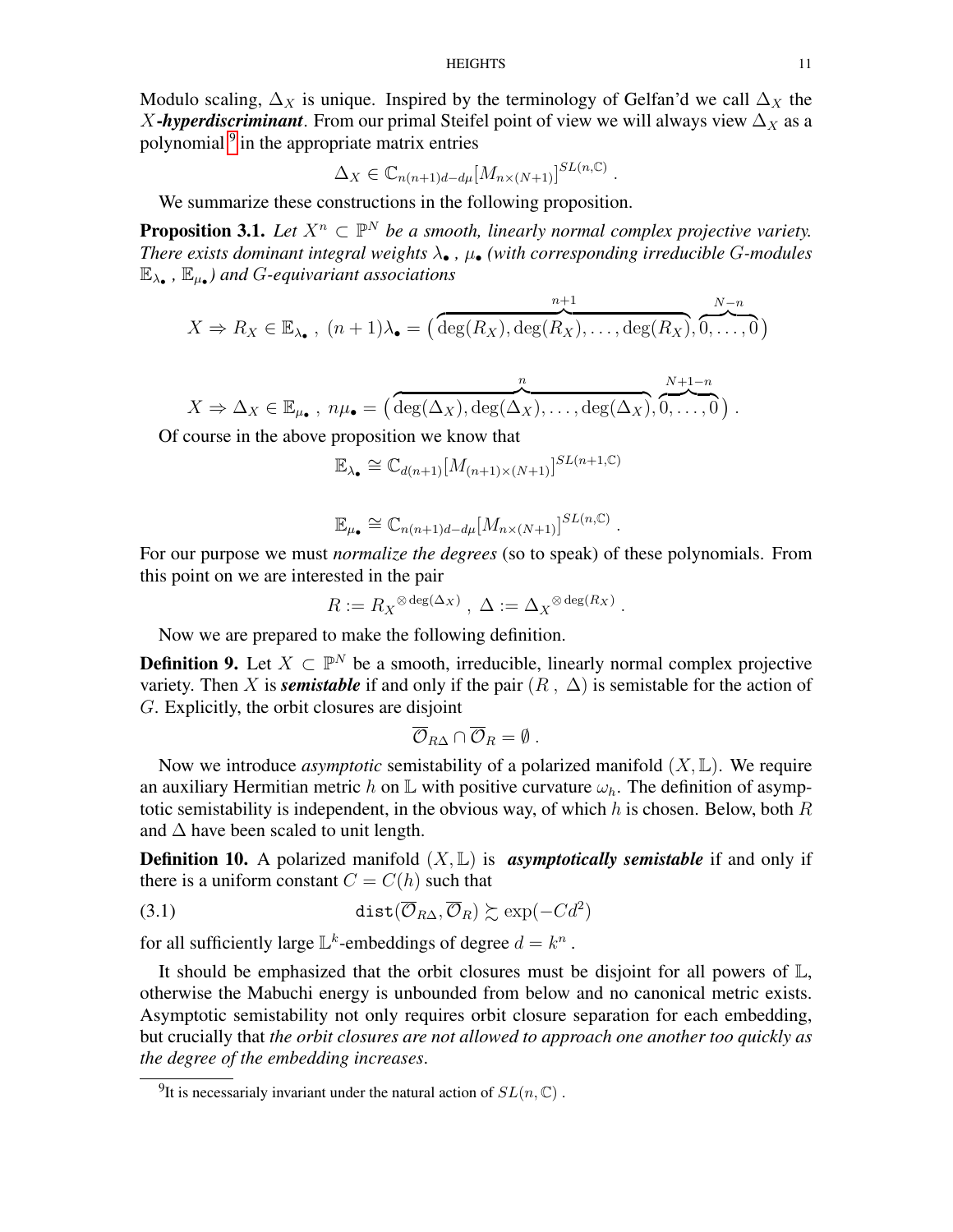**Definition 11.** Let  $X \subset \mathbb{P}^N$  be a smooth, irreducible, linearly normal complex projective variety. Then X is *stable* if and only if the pair  $(R, \Delta)$  is stable for the action of G. Explicitly, there is an integer  $m$  such that the pair

$$
(\mathbb{I}^q \otimes R^{\otimes (m-1)}, \Delta^{\otimes m})
$$

is semistable for the action of G and  $q = \deg(R_X) \deg(\Delta_X)$ .

Again we must equip  $\mathbb L$  with a Hermitian metric as above.

**Definition 12.** A polarized manifold  $(X, \mathbb{L})$  is **asymptotically stable** if and only if there are uniform constants  $m \in \mathbb{Z}_{>0}$  and  $C = C(h, m)$  such that

(3.2) 
$$
\text{dist}(\overline{\mathcal{O}}_{(v,w)}, \overline{\mathcal{O}}_v) \succsim \text{exp}(-Ck^{2n+1})
$$

for all sufficiently large  $k$  (the power of the embedding).

$$
(v, w) := (\mathbb{I}^q \otimes R^{\otimes (km-1)}, \Delta^{\otimes km}).
$$

**Remark 4.** As in the definition of asymptotic semistability, both R and  $\Delta$  have been scaled so that both  $v$  and  $w$  are of unit length. The reader should observe that the speeds of approach in the definitions and asymptotic stability and semistability differ by a single factor of  $k$ .

# 4. HEIGHTS OF POLYNOMIALS AND IGUSA LOCAL ZETA FUNCTIONS

<span id="page-11-0"></span>Let  $P(z_0, z_1, \ldots, z_N)$  be a homogeneous polynomial of degree d on  $\mathbb{C}^{N+1}$ . Equip  $\mathbb{C}^{N+1}$ with it's standard Hermitian metric

$$
\langle Z, W \rangle := z_0 \bar{w}_0 + \cdots + z_N \bar{w}_N.
$$

This in turn induces the Fubini-Study Kähler metric  $\omega_{FS}$  on  $\mathbb{P}^N$  as well as a Hermitian metric  $h_{FS}^d$  on all tensor powers  $\mathcal{O}(d)$  of the hyperplane bundle. We may view P as a section of this bundle

$$
P \in H^0(\mathbb{P}^N, \mathcal{O}(d))
$$

and we define the  $L_2$  norm of P in the usual way

$$
||P||^2 := \int_{\mathbb{P}^N} |P|^2_{h^d_{FS}} \omega^N_{FS}.
$$

Recall that the pointwise norm of  $P$  is given by

$$
|P|^2_{h_{FS}^d}([z_0 \dots z_N]) = \frac{|P(z_0 \dots z_N)|^2}{(|z_0|^2 + |z_1|^2 + \dots + |z_N|^2)^d}.
$$

Definition 13. *The height of* P *is defined to be the real number given by*

$$
h(P) := -\log ||P||^2 + \int_{\mathbb{P}^N} \log |P|^2_{h_{FS}^d} \omega_{FS}^N
$$

We remark that h is a function on  $\mathbb{P}(H^0(\mathbb{P}^N,\mathcal{O}(d)))$ .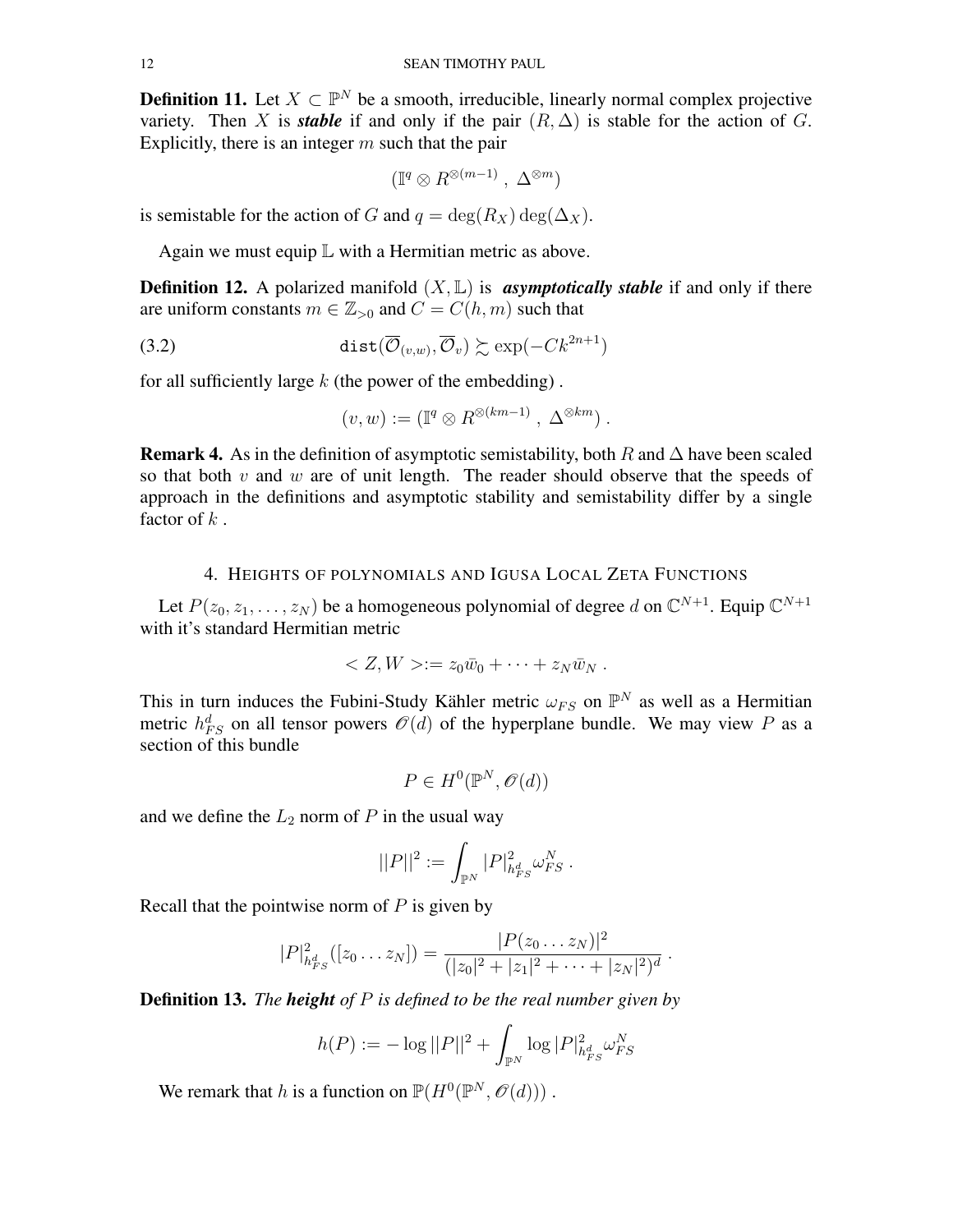## Proposition 4.1. *(see lemma 8.7 from [\[26\]](#page-21-1))*

The function  $\mathbb{P}(H^0(\mathbb{P}^N, \mathcal{O}(d))) \ni P \longrightarrow h(P)$  is Hölder continuous and moreover sat*isfies the explicit bounds*

$$
-d(\sum_{j=1}^{N-1} \frac{1}{j}) \leq h(P) \leq 0.
$$

The space of matrices can be equipped with the standard Hermitian inner product induced by the Fubini-Study metric on  $\mathbb{P}^N$ , therefore we may introduce two height functions of  $X \subset \mathbb{P}^N$ .

**Definition 14.** *(see [\[6\]](#page-20-10))* The **Faltings height** of  $X \subset \mathbb{P}^N$  is the height of the Cayley form

$$
h_F(X) := -\log ||R_X||^2 + \int_{\mathbb{P}M_{(n+1)\times(N+1)}} \log |R_X|_{h_{FS}^{\deg(R)}}^{2} \omega_{FS}^{(n+1)(N+1)}.
$$

Similarly, we introduce another height function of a projective variety

**Definition 15.**  $h_{\Delta}(X)$  *denotes the height of the hyperdiscriminant* 

$$
h_{\Delta}(X) := -\log ||\Delta_X||^2 + \int_{\mathbb{P}M_{n\times (N+1)}} \log |\Delta_X|_{h_{FS}^{\deg(\Delta)}}^{2} \omega_{FS}^{n(N+1)}.
$$

Given two heights it is natural, and in our case absolutely necessary, to compare them.

**Definition 16.** The **height discrepancy**  $\delta(X)$  of  $X \subset \mathbb{P}^N$  is the real number given by

$$
\delta(X) := |\deg(\Delta)h_F(X) - \deg(R)h_{\Delta}(X)|.
$$

As the reader might imagine, if it were easy to compute the height then all of our troubles would be over. Unfortunately, direct computation is quite difficult, even for relatively simple polynomials. To partially address this issue we introduce the local zeta functions of the title. The author learned of this point of view from an article of V. Maillot and J.Cassaigne [\[7\]](#page-20-11) .

**Definition 17.** Let  $P \in \mathbb{C}_d[z_0, z_1, \ldots, z_N]$  and  $s \in \mathbb{C}$  have  $\Re(s) > 0$ . The Igusa-Sato **local** zeta function  $Z(P; s)$  attached to P is

$$
\frac{\Gamma(N+1+ds)}{\Gamma(N+1)}Z(P;s) := \int_{\mathbb{C}^{N+1}} e^{-||\vec{z}||^2} |P(\vec{z})|^{2s} \frac{dV}{\pi^{N+1}}.
$$

Work of Atiyah, Gelfan'd and Bernstein, and Bernstein ([\[1\]](#page-20-12), [\[5\]](#page-20-13), [\[4\]](#page-20-14)) shows that  $Z(P; s)$ extends to a holomorphic function of  $-\varepsilon < \Re(s)$ , admits a meromorphic extension to all of C, and satisfies a functional equation. The relationship between heights and zeta functions is given by

$$
h(P) = -\log Z(P; 1) + Z'(P; 0) .
$$

As we have remarked, the explicit determination<sup>[10](#page-12-0)</sup> of the zeta function for a general homogeneous polynomial f seems to be out of reach, however there are some special polynomials whose local zeta functions can be described in terms gamma factors, namely Sato's *relative invariants* of prehomogeneous vector spaces [\[15\]](#page-20-15) . This is possible because their Bernstein-Sato polynomials  $b_f(s)$  are all known. We need the simplest relative invariant.

<span id="page-12-0"></span> $10$ Unlike the situation over a p-adic field, it is not clear what "explicit determinantion" means.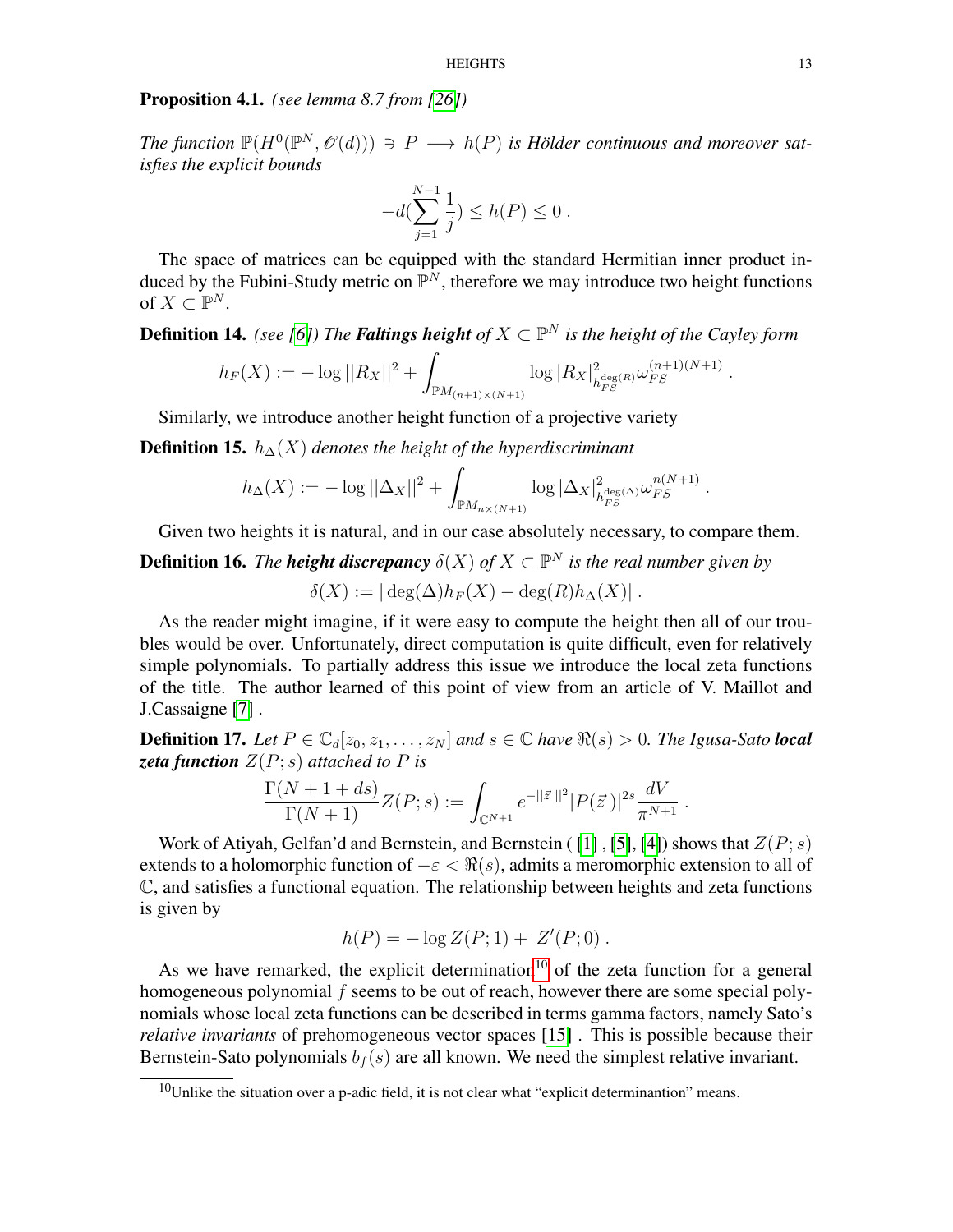Proposition 4.2. *(For the proof, see [\[14\]](#page-20-16) .)*

$$
\int_{M_n(\mathbb{C})} e^{-\sum_{i,j} |z_{ij}|^2} |\text{det}(z_{ij})|^{2s} \frac{dV}{\pi^{n^2}} = \frac{1}{(2\pi)^{ns}} \prod_{k=1}^n \frac{\Gamma(2s+k)}{\Gamma(k)}.
$$

Now we may compute the local zeta function of the maximal minors

$$
\texttt{det}_{n+1} \in \mathbb{C}_{n+1}[M_{n+1,N+1}] \; , \; \texttt{det}_n \in \mathbb{C}_n[M_{n,N+1}]
$$

By definition we have that

$$
Z(\det_{n+1};s) = \frac{\Gamma((n+1)(N+1))}{\Gamma((n+1)(N+1) + (n+1)s)} \int_{M(n+1,N+1)} e^{-\sum_{i,j} |z_{ij}|^2} \frac{|\det_{n+1}(z_{ij})|^{2s}}{\pi^{(n+1)(N+1)}} dV
$$

$$
= \frac{\Gamma((n+1)(N+1))}{\Gamma((n+1)(N+1)+(n+1)s)} \int_{M(n+1,n+1)} e^{-\sum_{i,j}|z_{ij}|^2} \frac{|\det_{n+1}(z_{ij})|^{2s}}{\pi^{(n+1)^2}} dV
$$

$$
= \frac{\Gamma((n+1)(N+1))}{\Gamma((n+1)(N+1)+(n+1)s)} \frac{1}{(2\pi)^{s(n+1)}} \prod_{k=1}^{n+1} \frac{\Gamma(2s+k)}{\Gamma(k)}.
$$

Therefore we can determine the zeta functions explicitly

$$
\Gamma(a+bs)(2\pi)^{s(n+1)}Z(\det_{n+1}; s) = \Gamma(a)\prod_{k=1}^{n+1}\frac{\Gamma(2s+k)}{\Gamma(k)}
$$

$$
\Gamma(\alpha+\beta s)(2\pi)^{sn}Z(\det_n; s) = \Gamma(\alpha)\prod_{k=1}^n\frac{\Gamma(2s+k)}{\Gamma(k)}
$$

$$
a = (n+1)(N+1), \ \alpha = n(N+1), \ b = (n+1), \ \beta = n.
$$

Differentiating these identities we have

$$
b\Gamma'(a) + \Gamma(a)(n+1)\log(2\pi) + \Gamma(a)Z'(det_{n+1} ; 0) = 2\Gamma(a)\sum_{k=1}^{n+1} \frac{\Gamma'(k)}{\Gamma(k)}.
$$

Therefore we see that

$$
Z'(\det_{n+1}; 0) = -b\frac{\Gamma'(a)}{\Gamma(a)} - (n+1)\log(2\pi) + 2\sum_{k=1}^{n+1} \frac{\Gamma'(k)}{\Gamma(k)}
$$

$$
Z'(\det_n; 0) = -\beta \frac{\Gamma'(\alpha)}{\Gamma(\alpha)} - n \log(2\pi) + 2 \sum_{k=1}^n \frac{\Gamma'(k)}{\Gamma(k)}.
$$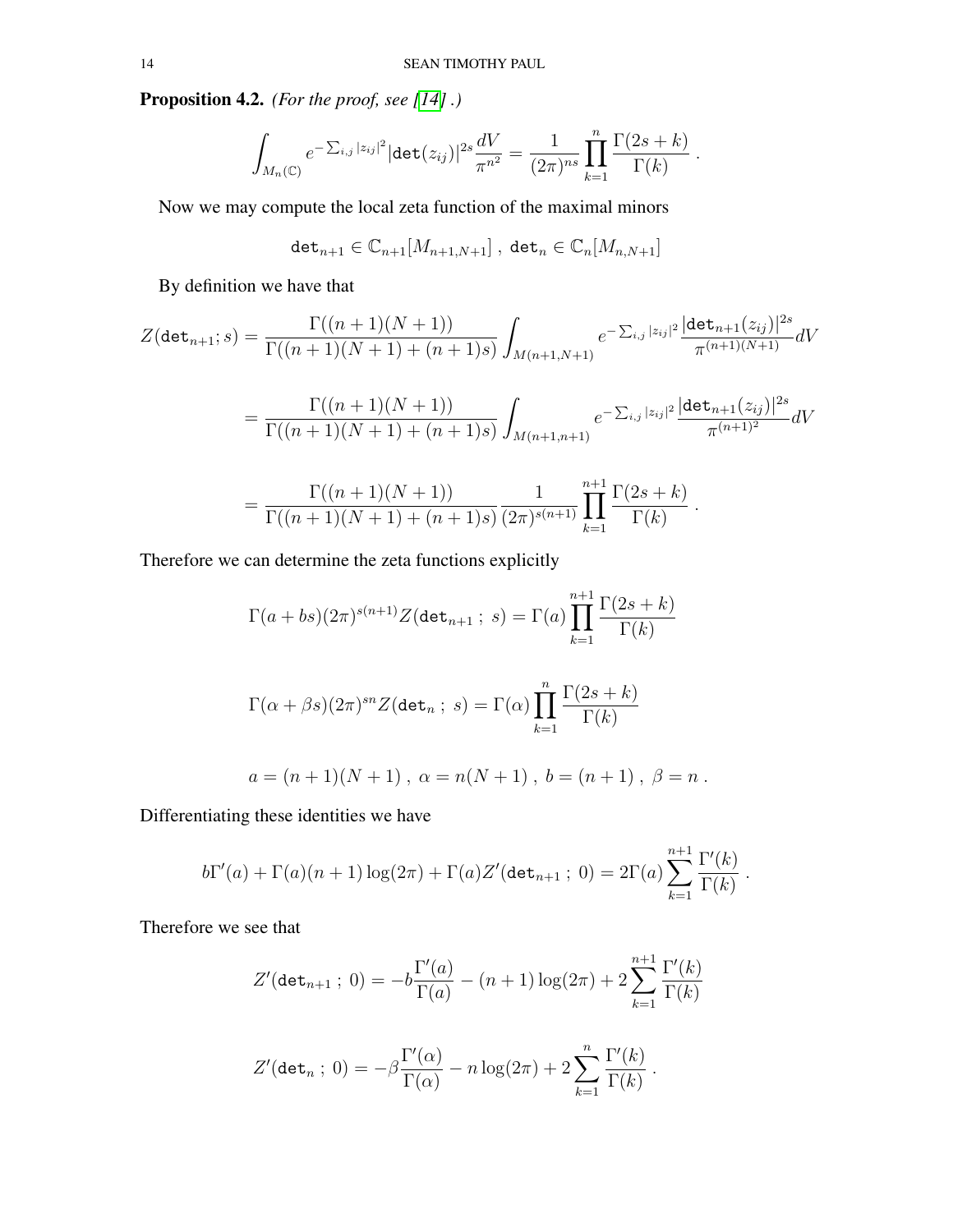Therefore

$$
Z'(\det_{n+1} : 0) = -(n+1) \left( -\gamma + \sum_{k=1}^{(n+1)(N+1)-1} \frac{1}{k} \right) + O(1)
$$
  

$$
\sim -(n+1) \log(d) + O(1) \quad \text{as } d \longrightarrow \infty.
$$

Similarly we see that

$$
Z'(\det_n; 0) \sim -n \log(d) + O(1) \quad \text{as } d \longrightarrow \infty.
$$

Next we compute the  $L^2$  norms.

$$
\log \Gamma(a + \deg(R)) + \deg(R) \log(2\pi) + \log Z(\det_{n+1} ; d) =
$$
  

$$
\log \Gamma(a) + (n+1) \log \Gamma(2d) + o(1) .
$$
  

$$
\log \Gamma(\alpha + \deg(\Delta)) + \deg(\Delta) \log(2\pi) + \log Z(\det_n ; \frac{\deg(\Delta)}{n}) =
$$
  

$$
\log \Gamma(\alpha) + n \log \Gamma(2\frac{\deg(\Delta)}{n}) + o(1) .
$$

Asymptotics of the Gamma function give at once that

$$
\log Z(\det_{n+1} \,;\, d) = \deg(R) \log(d) + O(d) \quad \text{as } d \longrightarrow \infty
$$
  

$$
\log Z(\det_n \,;\, \frac{\deg(\Delta)}{n}) = \deg(\Delta) \log(d) + O(d) \quad \text{as } d \longrightarrow \infty.
$$

Now we may address the issue of bounding the height discrepancy  $\delta(\sigma)$  of a given  $X \subset \mathbb{P}^N$ where  $N \sim deg(X)$  are large. Let  $\sigma(t) = \lambda(t)$  be a generic algebraic one parameter subgroup of  $SL(N + 1, \mathbb{C})$ . "Generic" means that  $\lambda$  lies in some T satisfying

(1)  $\mathcal{N}(R_X) = \mathcal{N}(\mathbb{E}_{\lambda_{\bullet}})$ 

- (2)  $\mathcal{N}(\Delta_X) = \mathcal{N}(\mathbb{E}_{\mu_{\bullet}})$
- (3)  $\lambda$  lies in the interior of one of the maximal cones  $\tau \subset N_{\mathbb{R}}(T)$  in the common refinement of the normal fans of the weight polyhedra of the representations  $\mathbb{E}_{\lambda_{\bullet}}$ and  $\mathbb{E}_{\mu_{\bullet}}$  .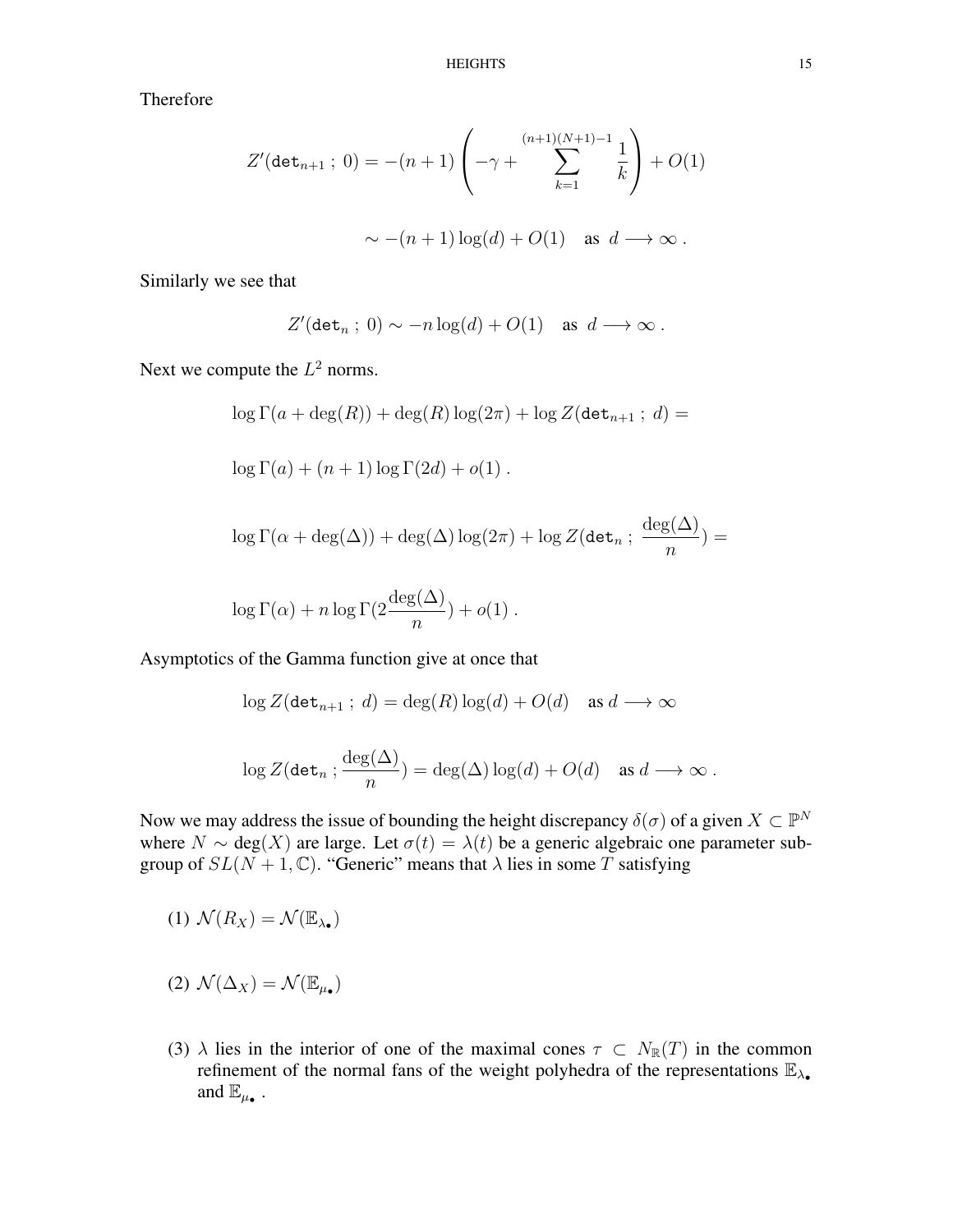In this case we have

$$
t^{-w_{\lambda}(R_X)}\lambda(t) \cdot R_X = \det(\mathbf{a}_{ij})^{\frac{\deg(R_X)}{n+1}} + o(t) \quad t \longrightarrow 0
$$
  

$$
t^{-w_{\lambda}(\Delta_X)}\lambda(t) \cdot \Delta_X = \det(\mathbf{b}_{ij})^{\frac{\deg(\Delta_X)}{n}} + o(t) \quad t \longrightarrow 0
$$

for some maximal minors det( $a_{ij}$ ) and det( $b_{ij}$ ).

By continuity (see [\[26\]](#page-21-1)), the specializations of the heights of  $R_X$  and  $\Delta_X$  are therefore given by

$$
\lim_{t \to 0} h_F(\sigma(t)X) = \frac{\deg(R)}{n+1} Z'(\det_{n+1} \,; \, 0) - \log Z(\det_{n+1} \,; \, d)
$$
\n
$$
= -2 \deg(R) \log(d) + O(d) \,.
$$

$$
\lim_{t \to 0} h_{\Delta}(\sigma(t)X) = \frac{\deg(\Delta)}{n} Z'(\det_n; 0) - \log Z(\det_n; \frac{\deg(\Delta)}{n})
$$

$$
= -2 \deg(\Delta) \log(d) + O(d) .
$$

This proves the main result of this section, namely that the height discrepancy is  $O(d^2)$ along all generic degenerations.

<span id="page-15-1"></span>**Proposition 4.3.** *For generic*  $\sigma(t) \in SL(N + 1, \mathbb{C}(t))$  *we have that* 

$$
\delta(\sigma(0)) = \lim_{t \to 0} |\deg(R)h_{\Delta}(\sigma(t)X) - \deg(\Delta)h_F(\sigma(t)X)| = O(d^2).
$$

Remark 5. *In the above proposition, despite the notation, we do not degenerate* X *but the* associated polynomials. The presence of  $\Delta_X$  prevents the compatibility of these two types *of degenerations.*

Proposition [4.3](#page-15-1) is significant for the following reason. The left hand bound

$$
-d\left(\sum_{j=1}^{N}\frac{1}{j}\right) \le h(P) \le 0
$$

is assumed by the dth power of any linear form. In an attempt to make  $|\delta(\sigma)|$  large we push one of the polynomials in the direction of a power of such a form, in our case the determinant of a maximal minor. But the other polynomial *also moves towards a maximal minor*, therefore they both become large and their dominant terms match precisely and cancel. This is (one reason) why the author believes that  $(\dagger\dagger)$  is unobstructed.

## <span id="page-15-0"></span>5. ASYMPTOTIC STABILITY AND PROPERNESS OF THE MABUCHI ENERGY

We quickly collect some definitions surrounding Mabuchi's K-energy map. Let

$$
(X^n, \omega) , n = \dim_{\mathbb{C}}(X)
$$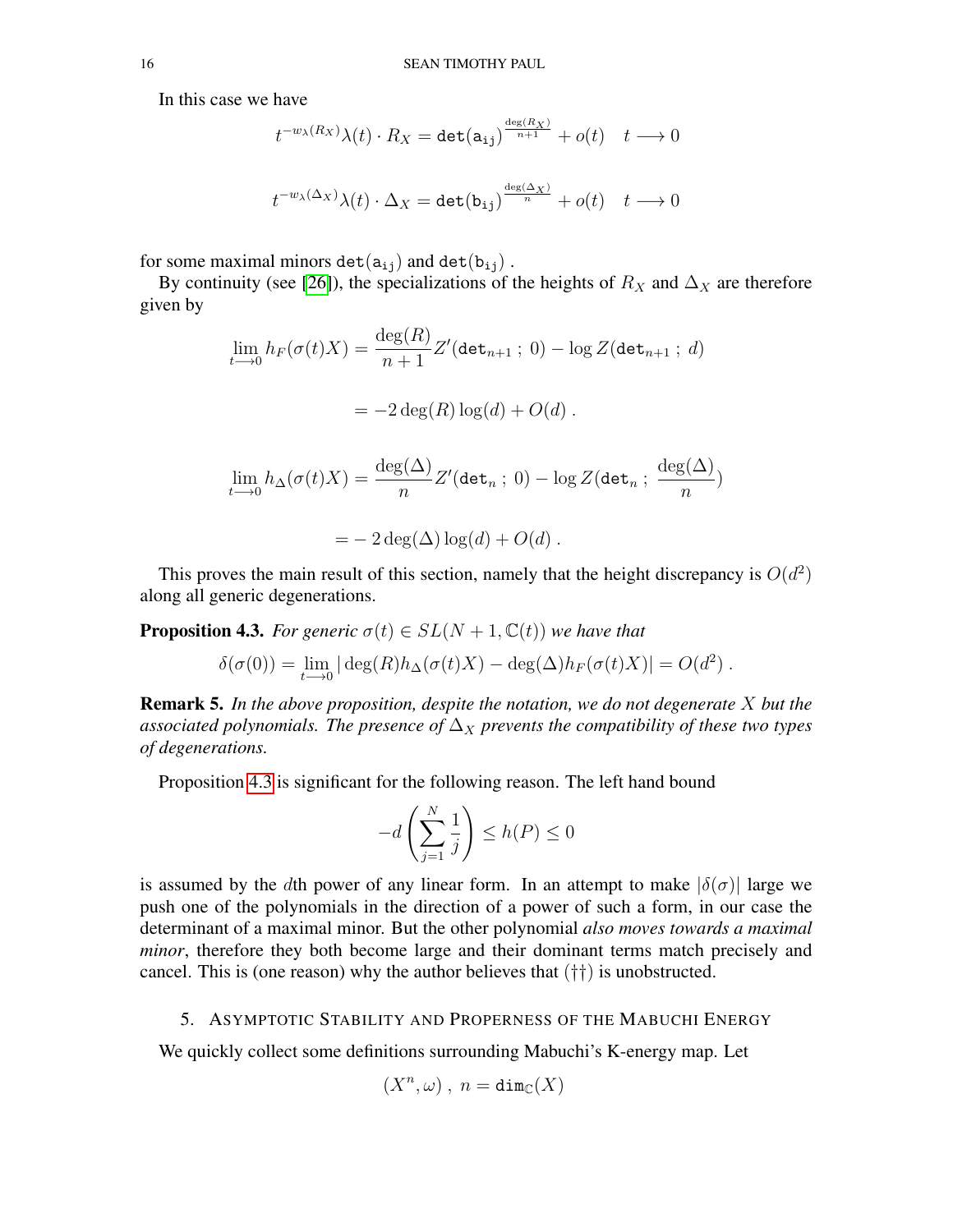be a compact Kähler manifold. Recall that the Kähler form  $\omega$  is given locally by a Hermitian positive definite matrix of functions

$$
\omega = \frac{\sqrt{-1}}{2\pi} \sum_{i,j} g_{i\overline{j}} dz_i \wedge d\overline{z}_j .
$$

The Ricci form of  $\omega$  is the smooth  $(1, 1)$  form on X given by

$$
\operatorname{Ric}(\omega) := \frac{-\sqrt{-1}}{2\pi} \partial \overline{\partial} \log \det(g_{i\overline{j}}) = \sum_{i,j} \frac{-\sqrt{-1}}{2\pi} R_{i\overline{j}} dz_i \wedge d\overline{z}_j \in \Gamma(\Lambda_X^{1,1}).
$$

The scalar curvature is by definition the contraction of the Ricci curvature

$$
\texttt{Scal}(\omega) := \sum_{i,j} g^{i\overline{j}} R_{i\overline{j}} \in C^\infty(X) \ .
$$

The volume V and the average of the scalar curvature  $\mu$  depend only on  $[\omega]$  and are given by

$$
V = \int_X \omega^n , \ \mu = \frac{1}{V} \int_X \mathrm{Scal}(\omega) \omega^n .
$$

The space of Kähler metrics in the class  $[\omega]$  is defined by

$$
\mathcal{H}_{\omega} := \{ \varphi \in C^{\infty}(X) \mid \omega_{\varphi} := \omega + \frac{\sqrt{-1}}{2\pi} \partial \overline{\partial} \varphi > 0 \}.
$$

**Definition 18.** *(Mabuchi [\[17\]](#page-20-17))* The *K-energy map*  $\nu_{\omega} : \mathcal{H}_{\omega} \longrightarrow \mathbb{R}$  is given by

$$
\nu_{\omega}(\varphi) := -\frac{1}{V} \int_0^1 \int_X \dot{\varphi}_t (\texttt{Scal}(\omega_{\varphi_t}) - \mu) \omega_t^n dt
$$

 $\varphi_t$  is a  $C^1$  path in  $\mathcal{H}_\omega$  satisfying  $\varphi_0=0$  ,  $\varphi_1=\varphi$  .

Mabuchi shows that  $\nu_{\omega}$  is independent of the path chosen. It is clear that  $\varphi$  is a critical point for  $\nu_{\omega}$  if and only if

$$
\texttt{Scal}(\omega_\varphi) \equiv \mu \ .
$$

What is relevant for the present article is the following theorem, first established by Bando and Mabuchi in the case  $\mathbb{L} = -K_X$ , and then generalized some years later by Donaldson and Li .

**Theorem 5.1.** *(see [\[3\]](#page-20-18), [\[11\]](#page-20-19), [\[12\]](#page-20-20), [\[16\]](#page-20-21) ) Let*  $(X, \mathbb{L})$  *be a polarized manifold, and assume that there is a constant scalar curvature metric in the class*  $C_1(\mathbb{L})$ *. Then the Mabuchi energy is bounded below on*  $\mathcal{H}_{\omega}$  *where h is any Hermitian metric on*  $\mathbb{L}$  *with positive curvature*  $\omega$ *.* 

We recall the Aubin  $J_{\omega}$  functional (see [\[2\]](#page-20-22)) and the associated energy  $F_{\omega}^{\circ}$ 

$$
J_{\omega}(\varphi) := \frac{1}{V} \int_{X} \sum_{i=0}^{n-1} \frac{\sqrt{-1}}{2\pi} \frac{i+1}{n+1} \partial \varphi \wedge \overline{\partial} \varphi \wedge \omega^{i} \wedge \omega_{\varphi}{}^{n-i-1}
$$

$$
F_{\omega}^{o}(\varphi) := J_{\omega}(\varphi) - \frac{1}{V} \int_{X} \varphi \,\omega^{n} .
$$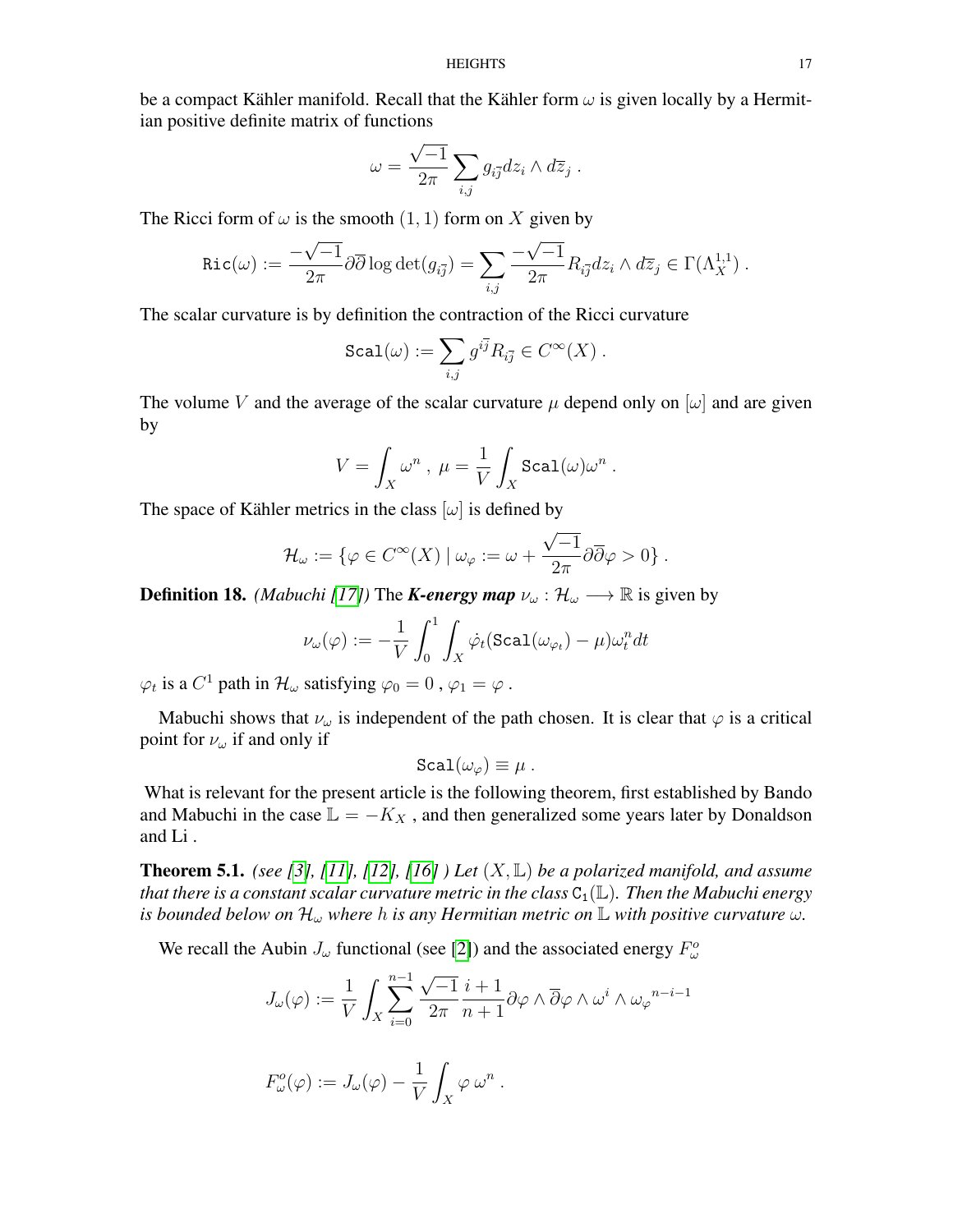**Definition 19.** *(Tian [\[26\]](#page-21-1))* Let  $(X, \omega)$  be a Kähler manifold . The Mabuchi energy is *proper* provided there exists constants  $\varepsilon > 0$  and b such that for all  $\varphi \in \mathcal{H}_{\omega}$  we have

$$
\nu_{\omega}(\varphi) \geq \varepsilon J_{\omega}(\varphi) + b.
$$

**Remark 6.** *The constant*  $\varepsilon$  *in this definition is related to the "stability exponent"* m *by*  $\varepsilon m = 1$ .

Let  $(X^n, \mathbb{L})$  be a polarized manifold. Let h be a smooth Hermitian metric on  $\mathbb L$  with positive curvature  $\omega$ . Choose k large enough so that there is an embedding

$$
\iota_k: X \longrightarrow \mathbb{P}(H^0(X, \mathbb{L}^k)^*) .
$$

We will always assume that the embedding is given by a *unitary* basis of sections  $\{S_i\}$ . Similarly we outfit  $H^0(X, \mathbb{L}^k)$  with the usual  $L^2$  Hermitian metric. We let  $\omega_{FS}$  denote the corresponding Fubini-Study Kähler metric on the (dual) projective space of sections. Then

$$
\iota_k^* \omega_{FS}|_{\iota_k(X)} = k \omega_h + \frac{\sqrt{-1}}{2\pi} \partial \overline{\partial} \log \left( \sum_{i=0}^{N_k} |S_i|^2 \right)
$$

Let  $G = SL(H^0(X, \mathbb{L}^k))$ , then  $\sigma \in G$  acts on the sections by

$$
\sigma \cdot S_i = \sum_{0 \leq j \leq N_k} \sigma_{ij} S_j .
$$

Define

$$
\Psi_{\sigma} := \log \sum_{0 \le i \le N_k + 1} |\sigma \cdot S_i|^2.
$$

The *Bergman metrics* of level k are given by

$$
\mathscr{B}_k := \{ \frac{1}{k} \Psi_{\sigma} \mid \sigma \in SL(N_k + 1, \mathbb{C}) \} \subset \mathcal{H}_{\omega} .
$$

A key ingredient in this paper is the following result of Tian [\[25\]](#page-21-2) .

**Theorem 5.2.** (Tian's Thesis) The spaces  $\mathscr{B}_k$  are dense in the  $C^2$  topology

$$
\bigcup_k \mathscr{B}_k = \mathcal{H}_\omega.
$$

Now we are prepared to establish that the asymptotic stability of  $(X, \mathbb{L})$  is equivalent to the existence of a cscK metric  $\omega \in C_1(\mathbb{L})$  provided that (††) holds.

We begin with the following lemma, which was shown to the author by Gang Tian.

**Lemma 5.1.** *There is a uniform constant* C *such that for all sufficiently large*  $k \in \mathbb{N}$  *we have*

$$
C + \frac{1}{k} \log \left( \frac{||\sigma||^2}{N_k + 1} \right) \le \int_X \frac{\Psi_\sigma}{k} \frac{\omega^n}{V_o}
$$

.

*Proof.* If  $||\sigma||^2 := \text{Trace}(\sigma \sigma^*)$  then we observe that the unitarity of the basis gives

$$
\sum_{0 \le i \le N_k} \frac{||\sigma \cdot S_i||^2}{||\sigma||^2} = 1.
$$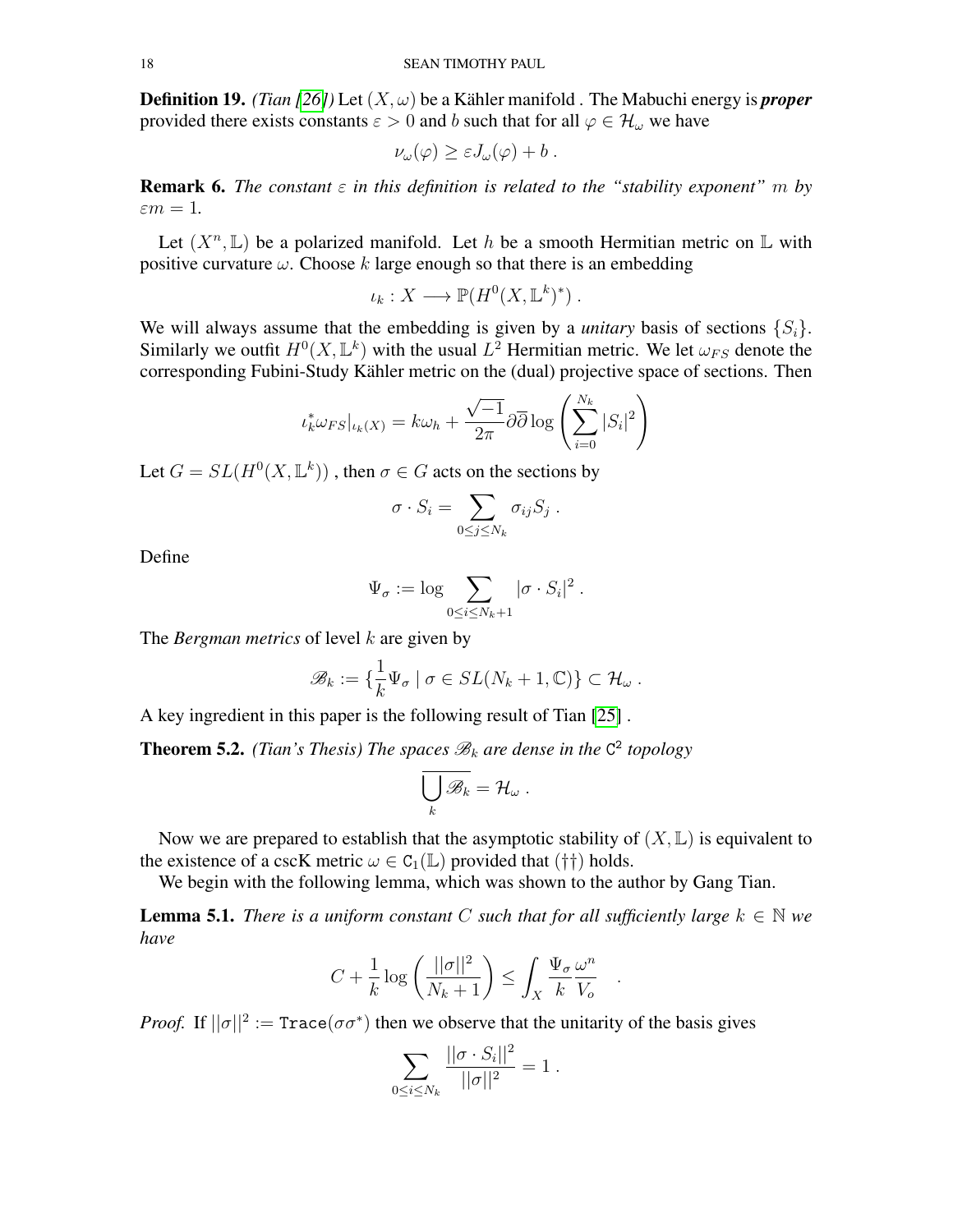Therefore there is an index  $j$  such that

$$
||\sigma \cdot S_j||^2 \ge \frac{||\sigma||^2}{N_k+1}.
$$

Define

$$
T_j^{\sigma} := \frac{\sigma \cdot S_j}{||\sigma \cdot S_j||}.
$$

Let  $\alpha(\mathbb{L})$  be Tian's alpha invariant, and choose any  $0 < \beta < \alpha(\mathbb{L})$  then there exists a uniform constant  $C(\beta) > 0$  such that

$$
\int_X \left(\frac{1}{|T_j^{\sigma}|^2}\right)^{\frac{\beta}{k}} \frac{\omega^n}{V} \leq C(\beta) .
$$

Therefore we have that

$$
-\frac{\beta}{k}\int_X \left(\log|\sigma \cdot S_j|^2 - \log||\sigma \cdot S_j||^2\right) \frac{\omega^n}{V} \le \log C(\beta).
$$

Therefore

$$
\frac{1}{k}\log\left(\frac{||\sigma||^2}{N_k+1}\right)-\frac{1}{\beta}\log C(\beta) \le \frac{1}{k}\int_X \log|\sigma\cdot S_j|^2\frac{\omega^n}{V} \le \frac{1}{k}\int_X \log\sum_{0\le i\le N_k+1}|\sigma\cdot S_i|^2\frac{\omega^n}{V}.
$$

We need to compare the Mabuchi energy and the Aubin energy of the reference metric  $\omega$  and the restrictions of the Fubini-Study metrics coming from the large projective embeddings. It is easy to see, but absolutely crucial for our argument, that  $\nu_{\omega}$  does not scale but  $F^{\circ}_{\omega}$  does scale as we pass between  $\omega$  and  $\omega_{FS}|_{\iota_k(X)}$ . We collect the precise comparisons below, where  $o(1)$  denotes any quantity that converges to 0 as  $k \longrightarrow \infty$ . In fact all of the  $o(1)$ 's below have the form  $O(\frac{\log(k)}{k})$  $\frac{\xi(\kappa)}{k}$ ).

$$
\nu_{\omega}(\frac{\Psi_{\sigma}}{k}) = \nu_{\omega_{FS}|_{\iota_k(X)}}(\varphi_{\sigma}) + o(1) .
$$
  

$$
J_{\omega}(\frac{\Psi_{\sigma}}{k}) = \frac{1}{k} J_{\omega_{FS}|_{\iota_k(X)}}(\varphi_{\sigma}) + o(1) .
$$

$$
\int_X \frac{\Psi_\sigma \,\omega^n}{k\ \ V_o} = \frac{1}{V} \int_{\iota_k(X)} \frac{\varphi_\sigma}{k} \omega_{FS}^n + o(1) \ .
$$

Proposition [\(2.2\)](#page-6-1) shows that asymptotic stability of  $(X, \mathbb{L})$  is equivalent to

<span id="page-18-0"></span>
$$
(5.1) \quad km\left(\log\frac{||\sigma \cdot \Delta||^2}{||\Delta||^2} - \log\frac{||\sigma \cdot R||^2}{||R||^2}\right) \ge q\log\frac{||\sigma||^2}{N_k + 1} - \log\frac{||\sigma R||^2}{||R||^2} - Ck^{2n+1}
$$

where  $k >> 0$ , m is a fixed positive integer, and  $q = \deg(\Delta_X) \deg(R_X)$ . Keep in mind that the norms  $||\cdot||$  denote the standard  $L^2$  norms (induced by h) on the representations and  $||\sigma||^2 = \text{Trace}(\sigma \sigma^*)$ .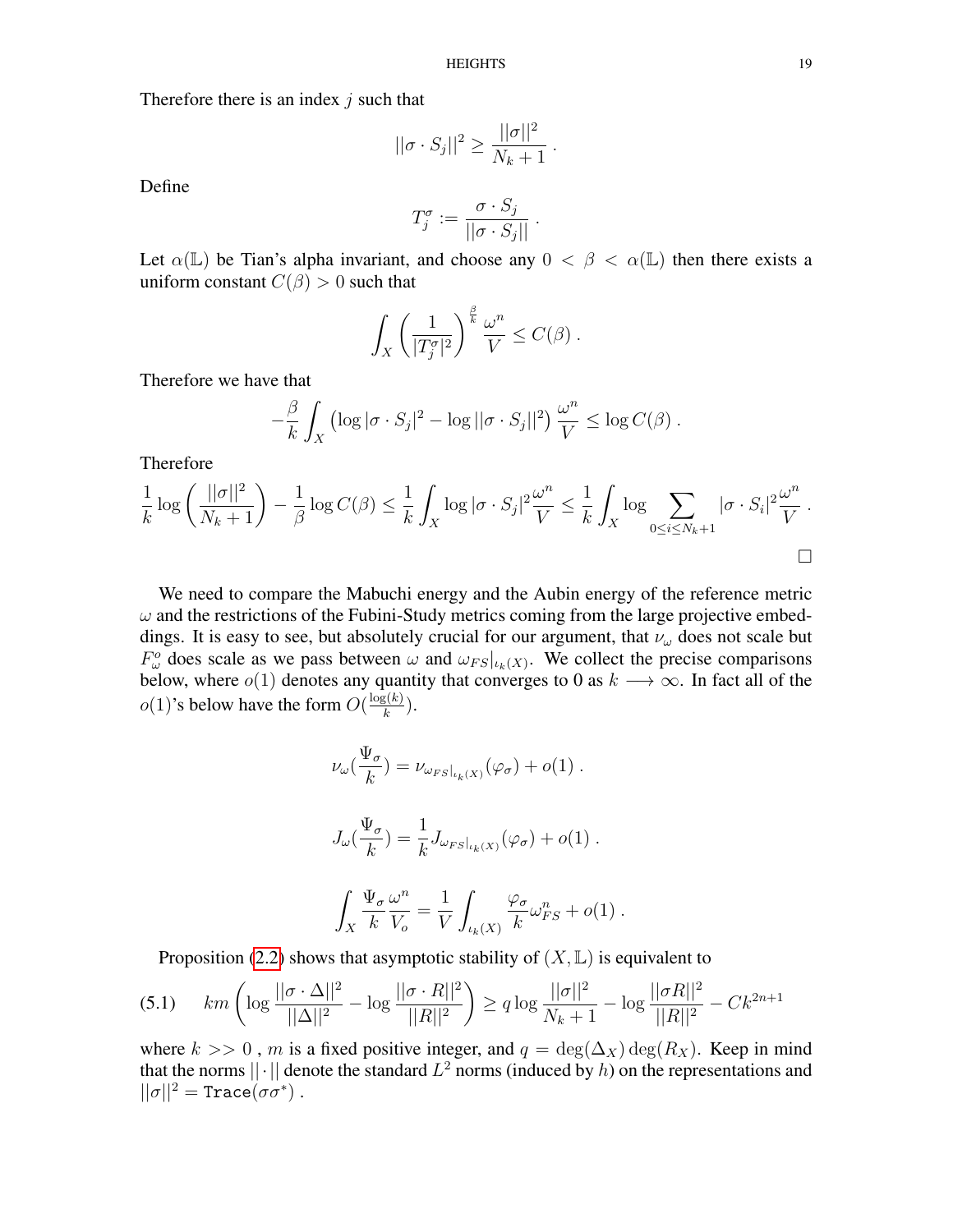The basic comparison theorem from the introduction (Theorem A from [\[21\]](#page-20-1)) gives

$$
d^{2}(n+1)\nu_{\omega_{FS}}(\varphi_{\sigma})+\delta(\sigma)=\log\frac{||\sigma\cdot\Delta||^{2}}{||\Delta||^{2}}-\log\frac{||\sigma\cdot R||^{2}}{||R||^{2}}.
$$

Therefore the left hand side of [\(5.1\)](#page-18-0) becomes

$$
km\left(d^2(n+1)\nu_{\omega}\left(\frac{\Psi_{\sigma}}{k}\right)+d^2(n+1)o(1)+\delta(\sigma)\right)
$$
  
=  $km d^2(n+1)\left(\nu_{\omega}\left(\frac{\Psi_{\sigma}}{k}\right)+o(1)+\frac{\delta(\sigma)}{d^2(n+1)}\right)$   
 $\sim km d^2(n+1)\left(\nu_{\omega}\left(\frac{\Psi_{\sigma}}{k}\right)+o(1)+C\right)$ .

Above we used our assumption that  $(X, L)$  satisfies condition  $(\dagger\dagger)$ :

$$
\frac{|\delta(\sigma)|}{d^2} = O(1) .
$$

On the right hand side of  $(*)$  we have, by Tian's lemma and known results  $11$  concerning the relationship between  $R_X$  and  $F^o_{\omega_{FS}|_{\iota_k(X)}}$ , the following expression

$$
q \left( \log \frac{||\sigma||^2}{N_k + 1} - \frac{1}{\deg(R)} \log \frac{||\sigma R||^2}{||R||^2} \right) - Ck^{2n+1}
$$
  
=  $q \left( \log \frac{||\sigma||^2}{N_k + 1} + F_{\omega_{FS}|_{\iota_k(X)}}^o(\varphi_{\sigma}) + \frac{(h_F(\sigma X) - h_F(X))}{\deg(R)} \right) - Ck^{2n+1}$   
 $\sim q \left( -\log(N_k + 1) + J_{\omega_{FS}|_{\iota_k(X)}}(\varphi_{\sigma}) + \frac{(h_F(\sigma X) - h_F(X))}{\deg(R)} \right) - Ck^{2n+1}$   
=  $q \left( -\log(N_k + 1) + kJ_{\omega}(\frac{\Psi_{\sigma}}{k}) + ko(1) + \frac{(h_F(\sigma X) - h_F(X))}{\deg(R)} \right) - Ck^{2n+1}$ 

Now divide both sides by  $k^{2n+1}$  to get

$$
\nu_{\omega}(\frac{\Psi_{\sigma}}{k}) + o(1) \ge C_1 J_{\omega}(\frac{\Psi_{\sigma}}{k}) - C_1 \frac{\log(N_k + 1)}{k} + \frac{C_1(h_F(\sigma X) - h_F(X))}{k \deg(R)} - C_2.
$$

We remark that  $C_i = C_i(n, \omega, m)$ .

Recall that the heights satisfy at worst a  $d \log(d)$  bound, where  $d = k^n$ . This gives

$$
\frac{h_F(\sigma X) - h_F(X)}{k \deg(R)} = O\left(\frac{\log(k)}{k}\right).
$$

<span id="page-19-0"></span> $\overline{11 \text{ See}}$  [\[28\]](#page-21-4) or [\[19\]](#page-20-23).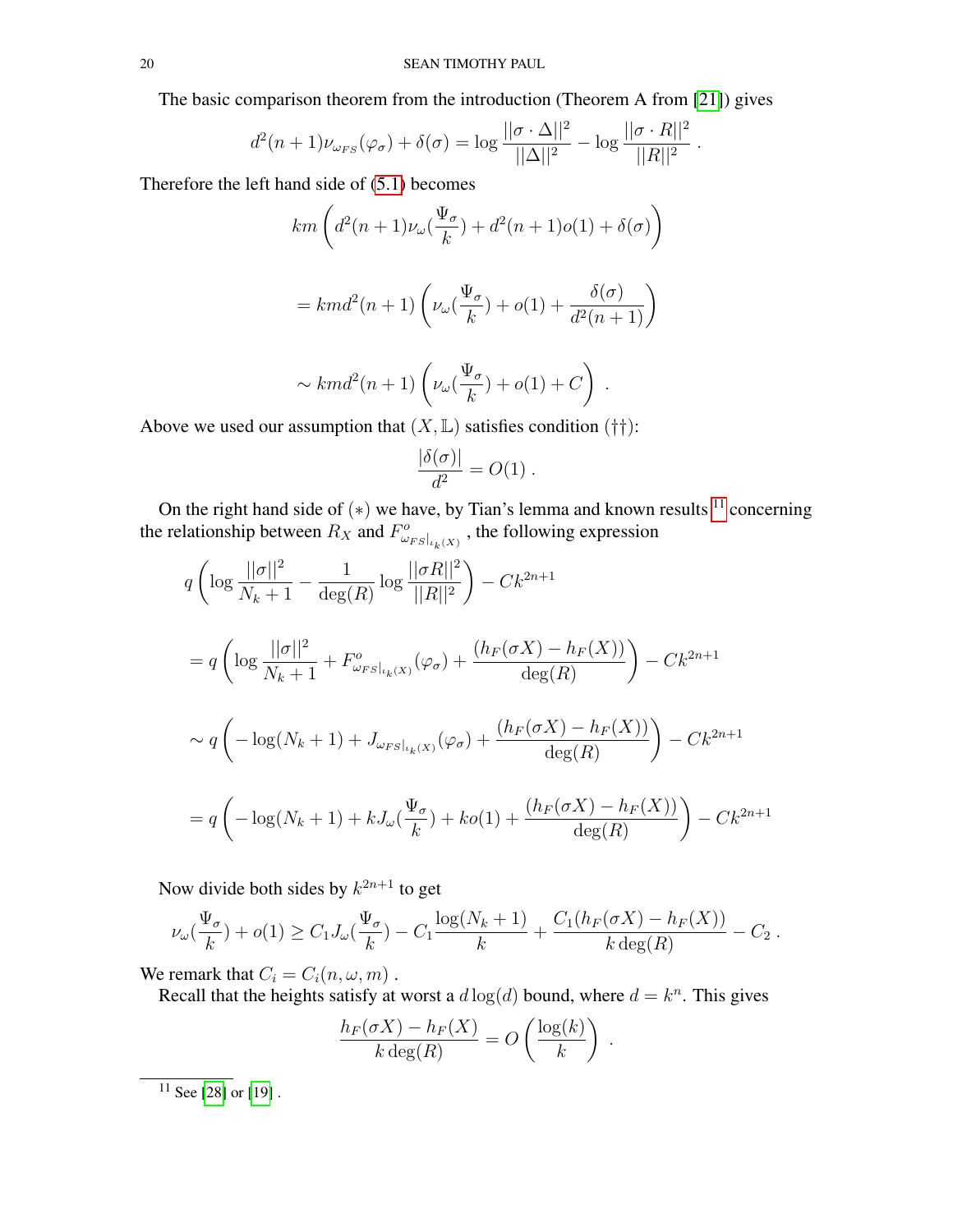Now we may choose any  $\varphi \in \mathcal{H}_{\omega}$  and any sequence

$$
\mathscr{B}_k \ni \frac{\Psi_\sigma}{k} \stackrel{C^2}{\longrightarrow} \varphi \quad \text{as } k \longrightarrow \infty
$$

to see that the Mabuchi energy is proper.

Running this backwards shows that properness of the Mabuchi energy implies asymptotic stability of the polarized manifold  $(X, \mathbb{L})$ . The equivalence between asymptotic semistability and a lower bound on the Mabuchi energy is proved in much the same way.

### <span id="page-20-0"></span>**REFERENCES**

- <span id="page-20-12"></span>[1] M. F. Atiyah. Resolution of singularities and division of distributions. *Comm. Pure Appl. Math.*, 23:145– 150, 1970.
- <span id="page-20-22"></span>[2] T. Aubin. Réduction du cas positif... *Journ. Funct. Anal.*, 57:143–153, 1984.
- <span id="page-20-18"></span>[3] Shigetoshi Bando and Toshiki Mabuchi. Uniqueness of Einstein Kähler metrics modulo connected group actions. In *Algebraic geometry, Sendai, 1985*, volume 10 of *Adv. Stud. Pure Math.*, pages 11– 40. North-Holland, Amsterdam, 1987.
- <span id="page-20-14"></span>[4] I. N. Bernšteĭn. The possibility of analytic continuation of  $f_{+}^{\lambda}$  for certain polynomials f. *Funkcional*. *Anal. i Priložen*, 2(1):92–93, 1968.
- <span id="page-20-13"></span>[5] I.N. Bernšteĭn and S.I. Gelfan'd. Meromorphy of the functions  $P^{\lambda}$ . *Functional anlysis and Applications*, pages 84–85, 1969.
- <span id="page-20-10"></span>[6] J.-B. Bost, H. Gillet, and C. Soulé. Heights of projective varieties and positive Green forms. *J. Amer. Math. Soc.*, 7(4):903–1027, 1994.
- <span id="page-20-11"></span>[7] J. Cassaigne and V Maillot. Hauter des hypersurfaces et fonctions zeta d'Igusa. *Journal of Number Thoery*, 83:226–255, 2000.
- <span id="page-20-4"></span>[8] X.X. Chen and J. Cheng. On the constant scalar curvature kähler metrics, apriori estimates. *arXiv:1712.06697*, 2017.
- <span id="page-20-5"></span>[9] X.X. Chen and J. Cheng. On the constant scalar curvature kähler metrics ii existence results. *arXiv:1801.00656*, 2018.
- <span id="page-20-6"></span>[10] X.X. Chen and J. Cheng. On the constant scalar curvature kähler metrics iii-general automorphism group. *arXiv:1801.05907*, 2018.
- <span id="page-20-19"></span>[11] S.K. Donaldson. Scalar curvature and projective embeddings, i. *JDG*, 59:479–522, 2001.
- <span id="page-20-20"></span>[12] S.K. Donaldson. Scalar curvature and projective embeddings, ii. *Quart. J. Math*, 56:345–356, 2005.
- <span id="page-20-9"></span>[13] I. M. Gelfand, M. M. Kapranov, and A. V. Zelevinsky. *Discriminants, resultants, and multidimensional determinants*. Mathematics: Theory & Applications. Birkhäuser Boston Inc., Boston, MA, 1994.
- <span id="page-20-16"></span>[14] J. Igusa. *An introduction to the theory of Local Zeta Functions*, volume 14 of *Studies in Advanced Mathematics*. AMS/IP, 2000.
- <span id="page-20-15"></span>[15] T. Kimura. *Introduction to Prehomogeneous Vector Spaces*, volume 215 of *Translations of Mathematical Monographs*. AMS, 2003.
- <span id="page-20-21"></span>[16] Chi Li. Constant scalar curvature kähler metric obtains the minimum of k-energy. *IMRN*, 9:2161 – 2175, 2011.
- <span id="page-20-17"></span>[17] Toshiki Mabuchi. K-energy maps integrating Futaki invariants. *Tohoku Math. J. (2)*, 38(4):575–593, 1986.
- <span id="page-20-8"></span>[18] D. Mumford, J. Fogarty, and F. Kirwan. *Geometric invariant theory*, volume 34 of *Ergebnisse der Mathematik und ihrer Grenzgebiete (2) [Results in Mathematics and Related Areas (2)]*. Springer-Verlag, Berlin, third edition, 1994.
- <span id="page-20-23"></span>[19] S. T. Paul. Geometric analysis of Chow Mumford stability. *Adv. Math.*, 182(2):333–356, 2004.
- <span id="page-20-2"></span>[20] S. T. Paul and G. Tian. Analysis of geometric stability. *Int. Math. Res. Not.*, (48):2555–2591, 2004.
- <span id="page-20-1"></span>[21] Sean Timothy Paul. Hyperdiscriminant polytopes, Chow polytopes, and Mabuchi energy asymptotics. *Annals of Math.*, (175), 2012.
- <span id="page-20-3"></span>[22] S.T. Paul and K. Sergiou. Fourier-mukai transforms, euler-green currents, and k-stability. *arXiv:1905.00086*, page 21, 2019.
- <span id="page-20-7"></span>[23] A. V. Smirnov. Projective orbits of reductive groups, and Brion polytopes. *Uspekhi Mat. Nauk*, 60(2(362)):147–148, 2005.